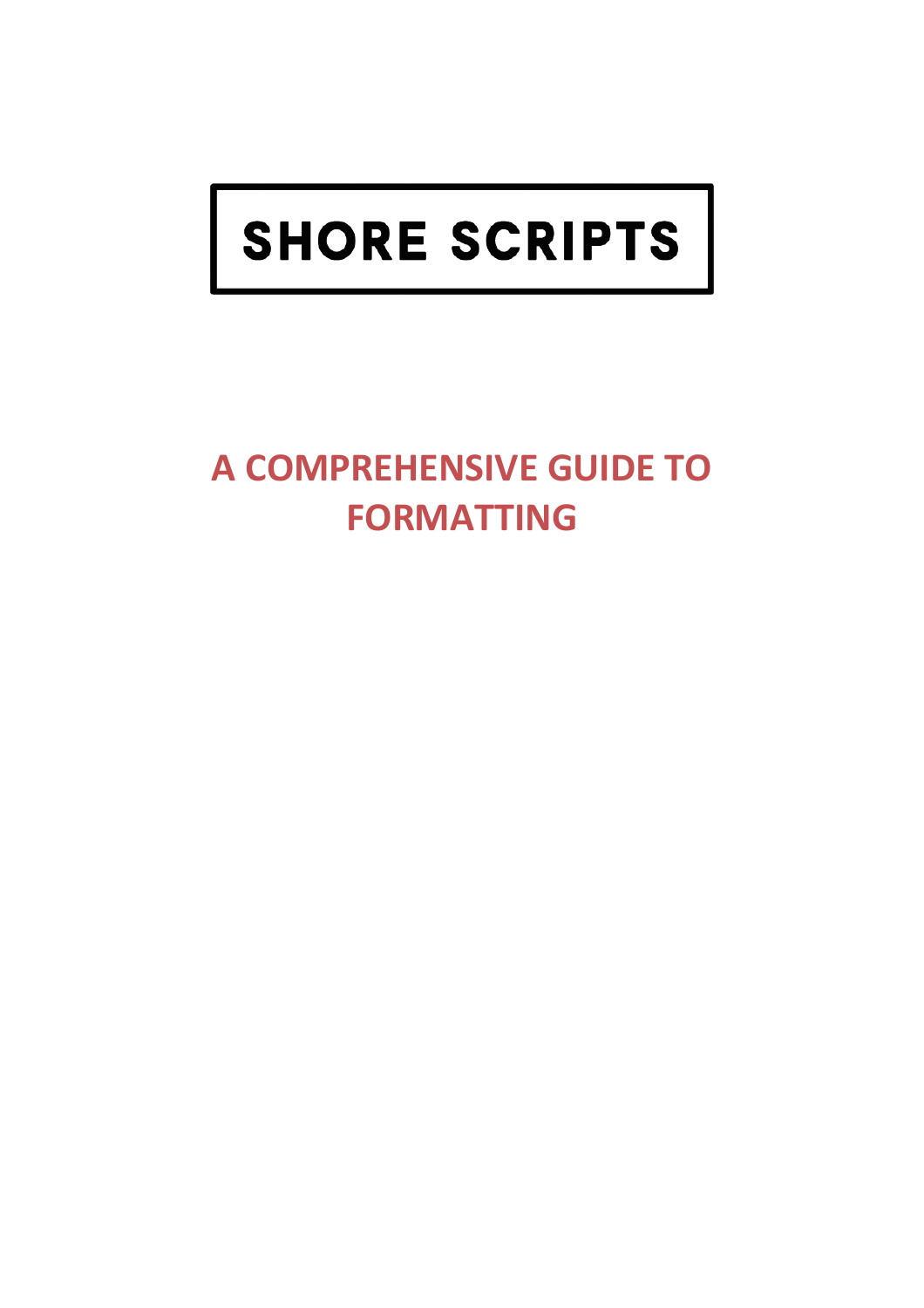Shore Scripts Presents

## **A COMPREHENSIVE GUIDE TO FORMATTING**

Edited by Lee Hamilton

Copyright ©2019 by Shore scripts

All rights reserved. This ebook or any portion thereof may not be reproduced or used in any manner whatsoever without the express written permission of Shore Scripts except for the use of brief quotations in a book review. All information included was correct on 16/12/2019.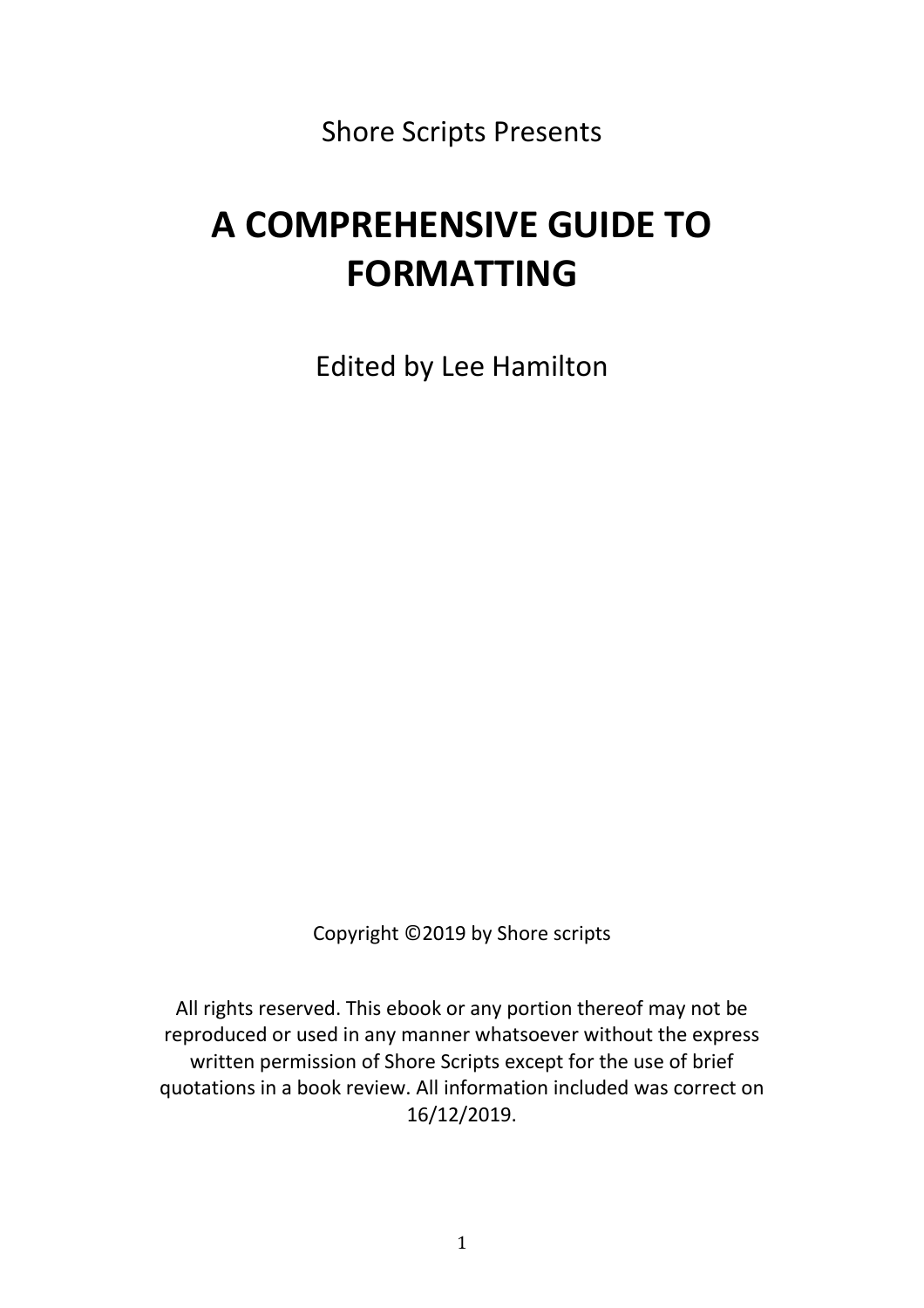### **Contents**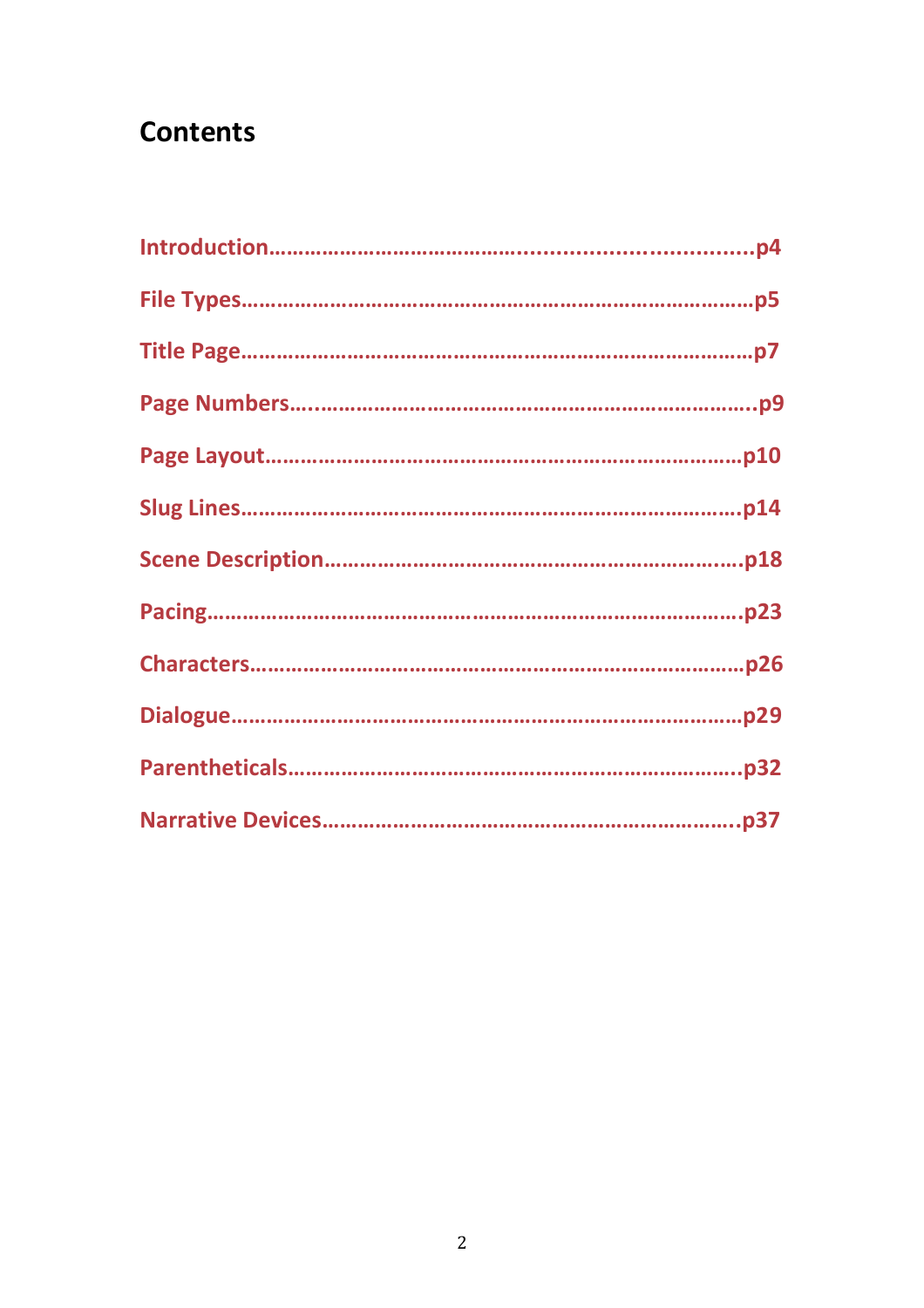Find out more about the **Shore Scripts** esteemed annual [Feature](https://www.shorescripts.com/feature/) & TV [Pilot](https://www.shorescripts.com/tv/) competitions. Find out if you can qualify for our new **Short Film** [Fund,](https://www.shorescripts.com/shortfilmfund/) Take advantage of our [Professional Coverage](https://www.shorescripts.com/script-analysis/) service, and read interviews, film analysis, screenwriting tips and more on our **[Articles](http://www.shorescripts.com/articles/)** page.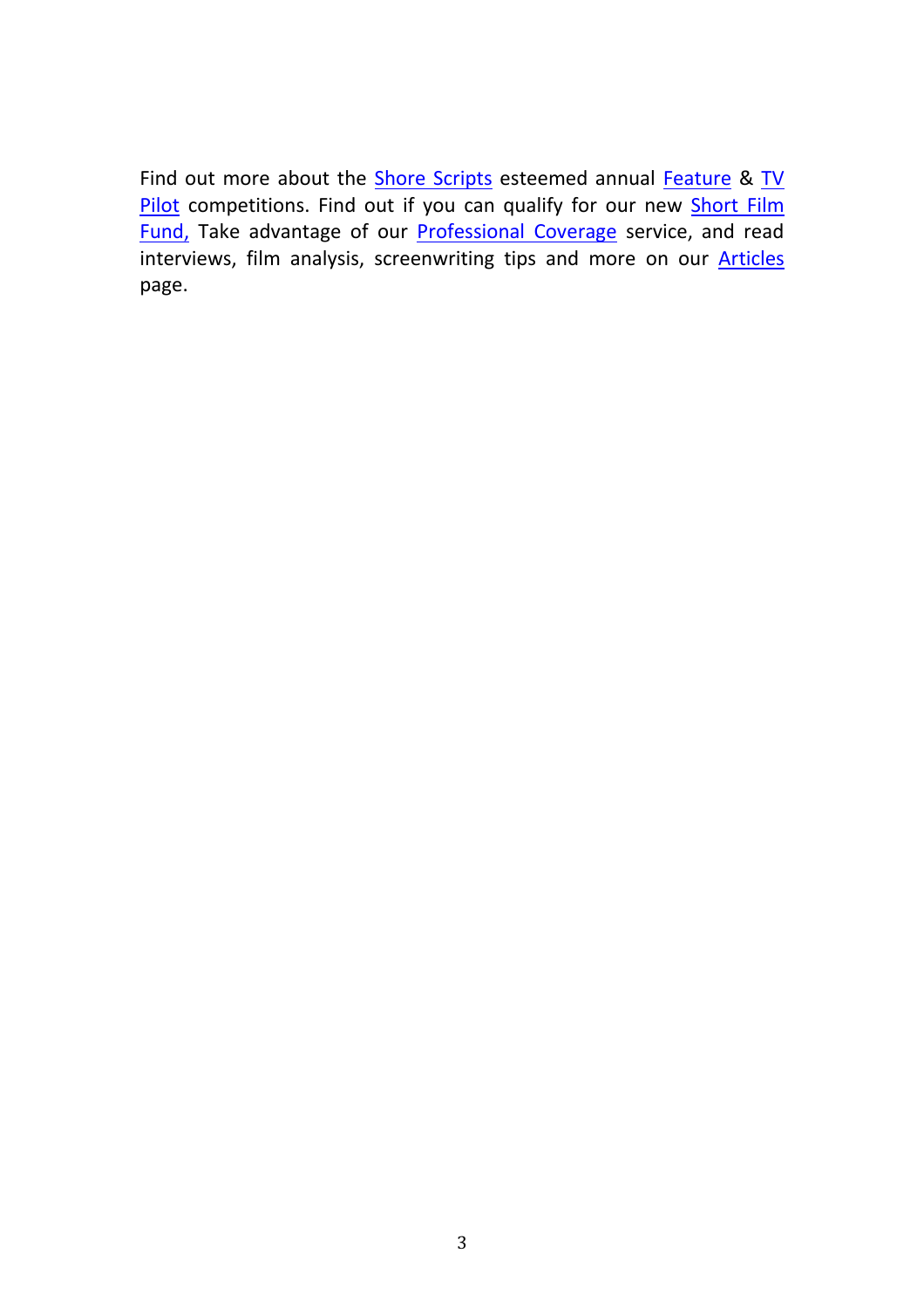### **Introduction by Lee Hamilton**

Formatting a screenplay is hugely important. Producers searching through potential scripts no longer consider finding a screenplay that's laid out in the correct manner as a bonus; it's an absolute expectation. With free screenwriting software now widely available online, there's really no excuse not to have a professional-looking script, no matter your level of experience.

Yet even now, writers still continue to scrimp on the basics. Small but fundamental errors can and do leave a bad impression. At a time when writing standards have never been so high, writers need to make sure that their screenplay cannot be faulted.

This guide will examine every element of formatting a screenplay, primarily focusing on formatting a feature screenplay, unless stated otherwise.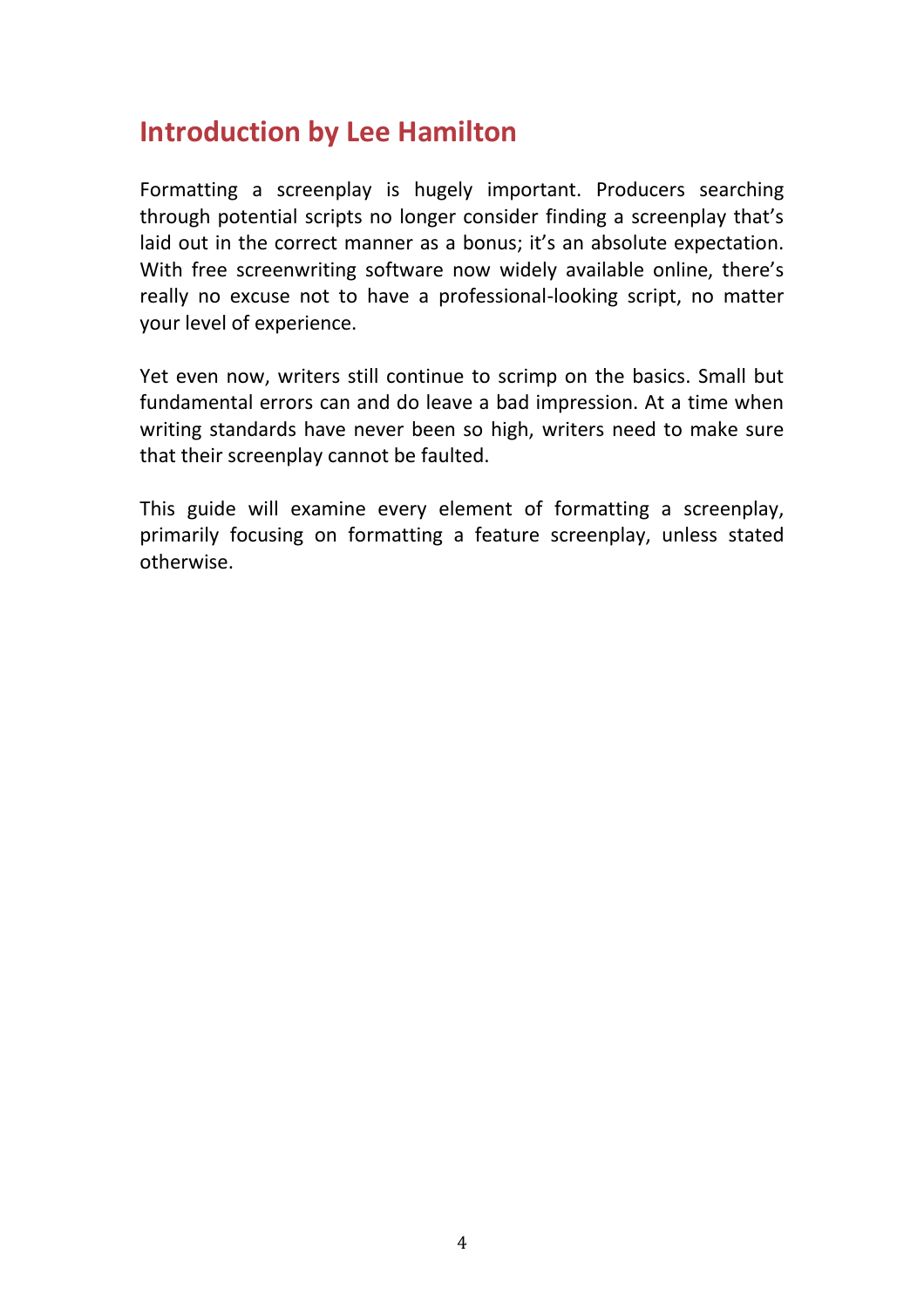### **File Types**

Nine times out of ten you're going to be submitting your screenplay to someone in electronic form, either via email or uploading your file when entering a competition by E-Submission etc. Most contests and schemes offer guidelines on what to send and how, so always read these guides thoroughly, but we're still surprised at how many people fail at the very first hurdle when putting their script out there.

The most preferred file format to use is PDF. Not only is this the most accessible means of reading a script, but it also offers protection against any content being edited or changed. Mac's have the ability to produce PDF's automatically when saving. PC users who need to convert documents can find free services online such as the one [here.](https://www.freepdfconvert.com/)

The other two most common files used are Microsoft Word docs and Final Draft files. While a Final Draft file shows that you're serious enough about screenwriting to be using the appropriate screenwriting software, there's still the risk that the recipient of the file won't have a licensed copy of Final Draft on their device and therefore cannot open it. On the flip side of the coin, although Word docs are much more widely accessible, it also shows that you aren't dedicated enough to have invested in the right software.



We've had a whole host of other file types submitted to our competition throughout the years, sadly, like the ones shown below, some of them couldn't be opened because the writer didn't use an accessible file type.

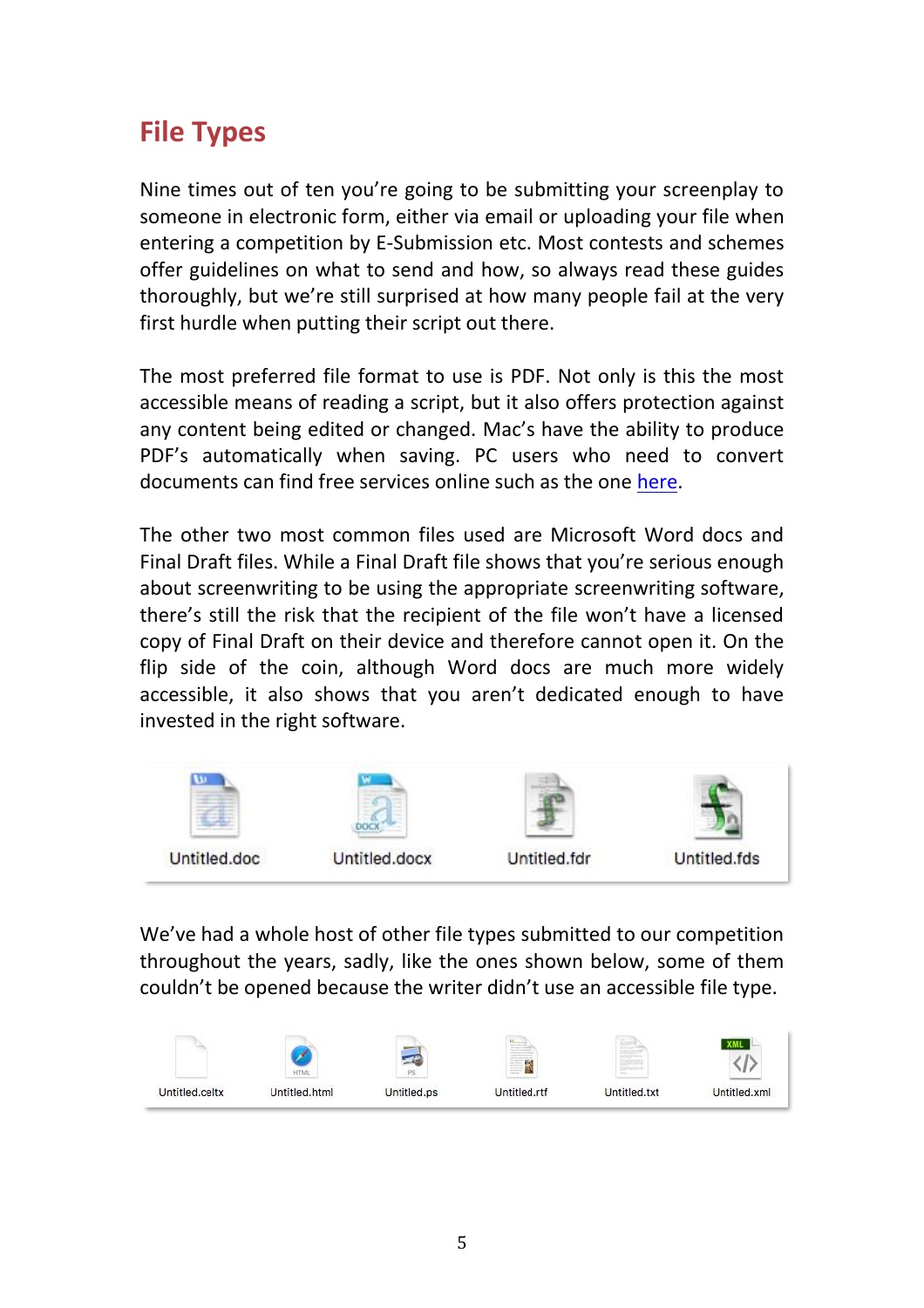Always make sure to name your file correctly too. Again, read the submission guidelines to whatever contest or scheme you're submitting to as they may ask for slightly different things, but in general, it's best to use the name of the script followed by the name of the author.



Don't risk your file being deleted by accident by not being absolutely clear when naming your file as below.



Regarding spaces in a file name, some sites may not accept files with gaps between words, and some automatically insert a dash themselves. Err on the side of caution just to be on the safe side and use a dash instead of a blank space as below:



There may also be file size restrictions as well, especially when sending via email. Normally, a feature-length screenplay in PDF format should be around the 200-300KB mark. Anything 4MB or over is unusual for a plain text file and can mean that the file includes other unnecessary elements such as images or is a scanned copy of a paper document. Double-check the file you're submitting isn't too big to physically send.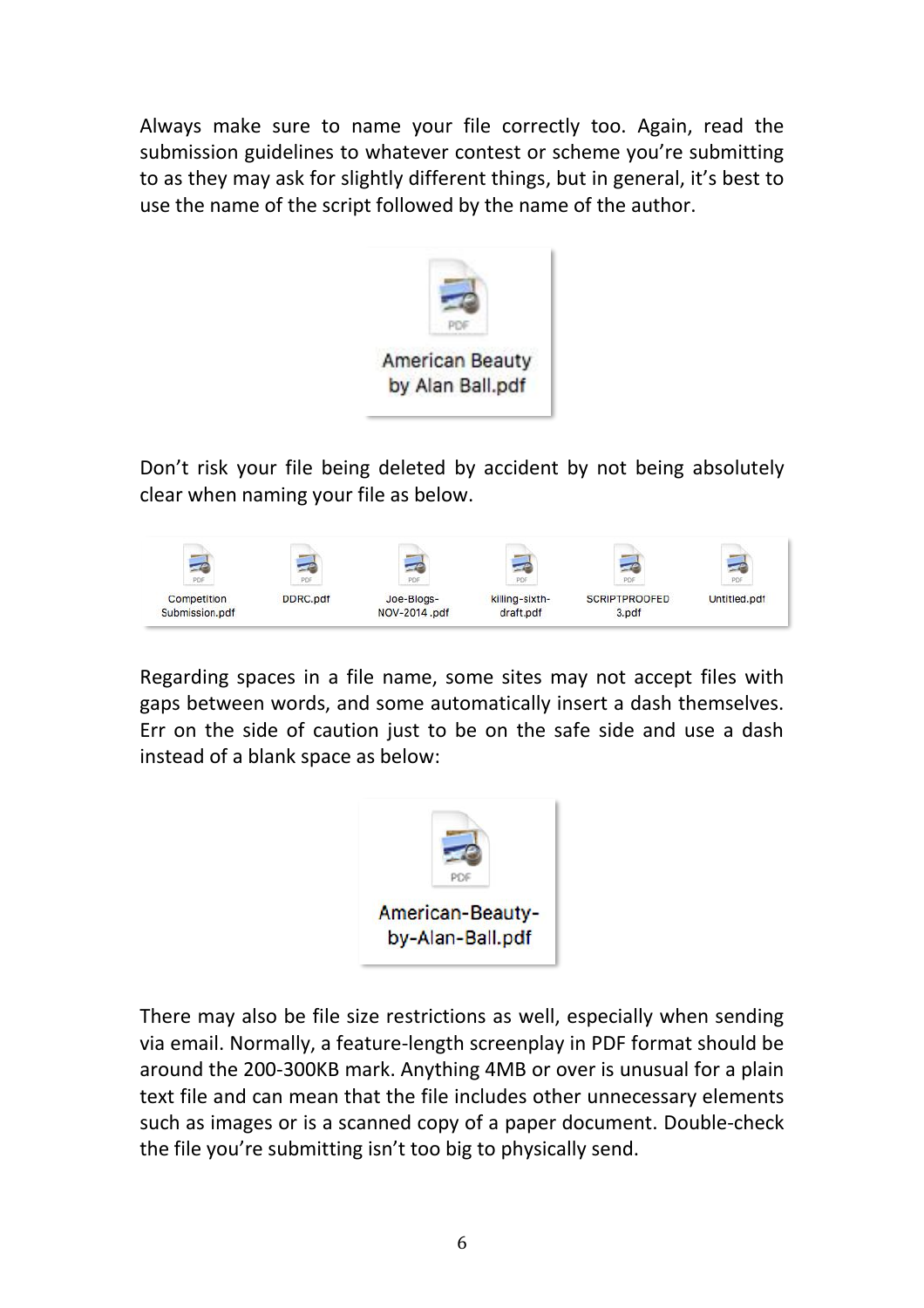### **Title Page**

Not every competition requests a title page for submissions but it is very good practice to include one. It's important to keep things simple here. A title page needs to include specific information ONLY. This includes the script title, the name of the writer(s), and contact information.



If you're using Final Draft, the title page is already laid out for you as above, ready to be filled in. It should be written on the same font as your script in COURIER 12pt.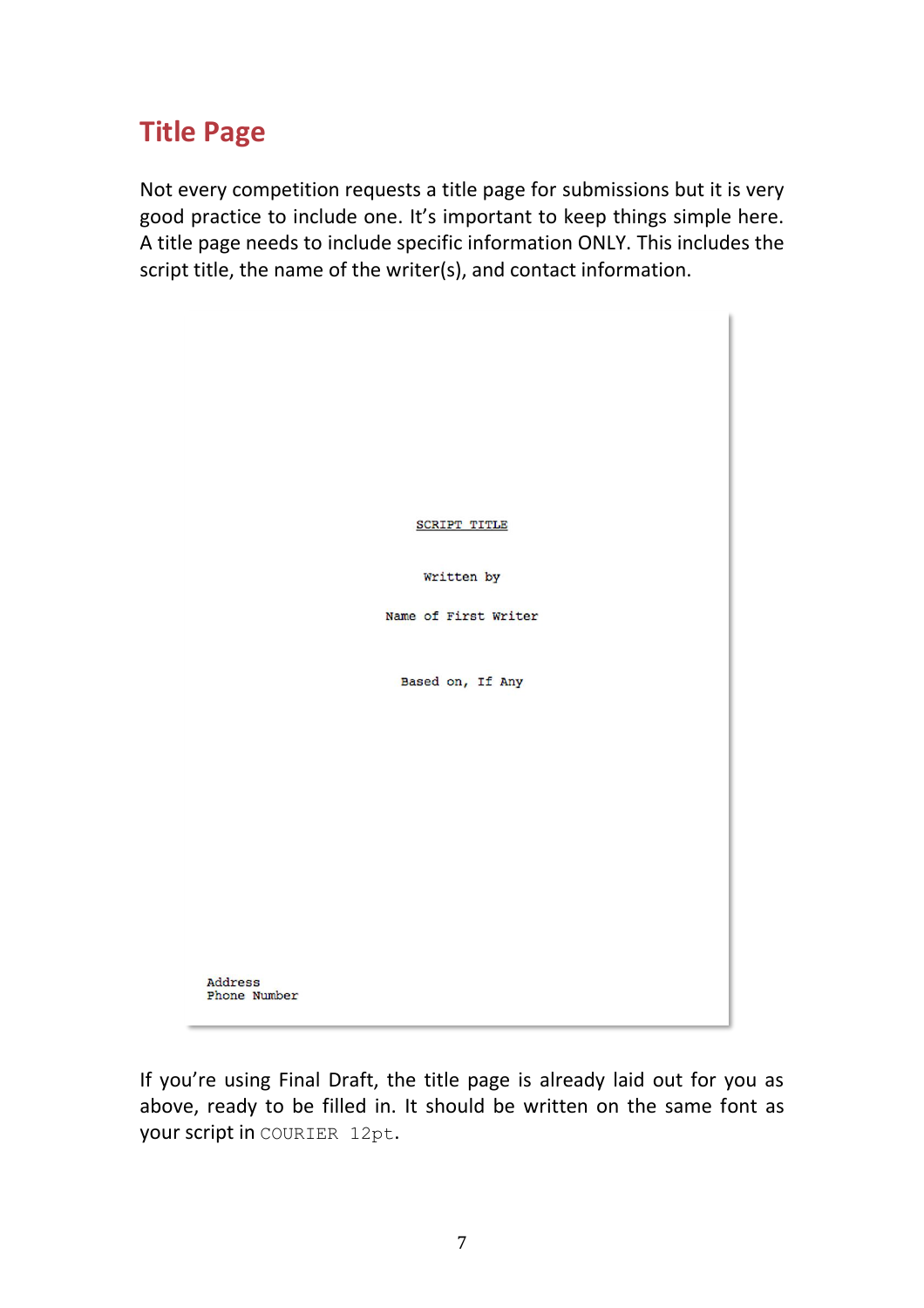If you aren't using Final Draft and need specifics, use the guide below.

The Title should be centered on the page, vertically and horizontally. Written in CAPS and underlined. Two lines underneath the title, centered on the line - Written by Two lines underneath, centered on the line - Your Name (and co-writer, if any) Use the lower right-hand corner to include your contact information (include agent or email address) And in the lower left-hand corner, you can put Registered, WGA or a copyright notification.

If you have an embarrassing email address, change it to a more professional one, and it's debatable whether you need to include your full home address unless you're expecting to receive a reply in the post.

You can also include a date on the title page but unless this is your latest piece of work, it's recommended that you omit anything older. Don't risk a producer assuming that your seven-year-old screenplay can't be very good because it hasn't been optioned by now.

As far as registering your script, there seem to be two differing opinions. Some see it as adding a greater level of protection, which is helpful when you have an original spec script, but others see it as amateurish. The "WGGB does not believe that registering a script gives you any significant protection from copyright infringements in this country [the UK]." Whatever your choice, if you're going to register your screenplay, it's best to go with the more reputable WGA [West](http://www.wga.org/) or [WGA East,](https://www.wgaeast.org/) rather than lesser-known online registry services.

DON'T waste time using fancy fonts, inserting images, borders, or printing on special paper. Doing so gives you more chance of putting off a reader than impressing them. Stick to having a sparse title page.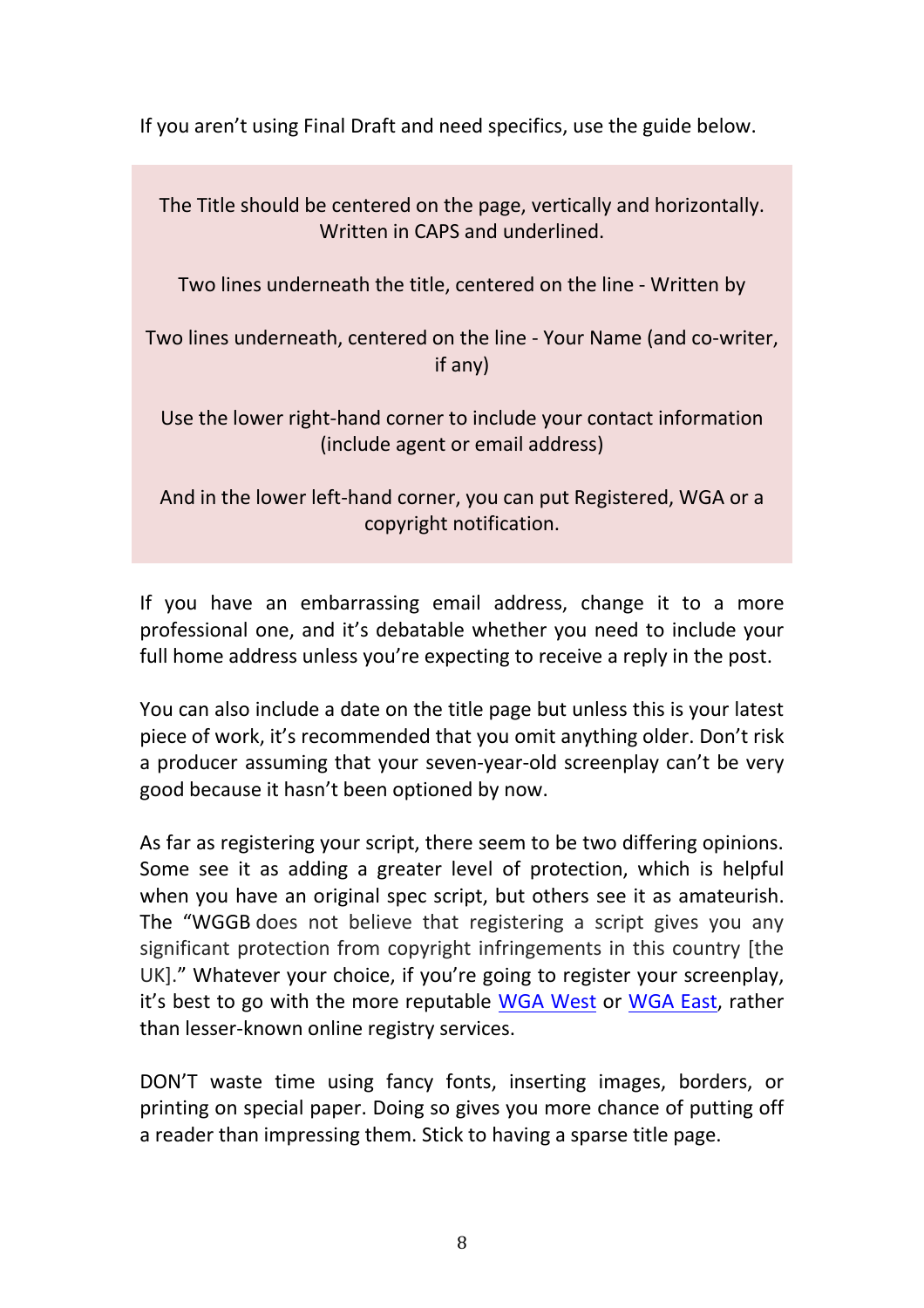### **Page Numbers**

Not numbering, or incorrect numbering is another surprising error that writers often make. A reader will usually be able to spot an amateur or at least someone who hasn't used professional screenwriting software straight away by these common mistakes:

- A title page should not include a page number.
- Nor does a title page count as page one.
- Equally, the first page of your script should also not be numbered.
- Numbering starts on page two and is incorrect if it's anywhere other than in the top right-hand corner, and again, must be written in COURIER 12pt font.
- Always follow the page number with a period.
- And never place the page number in bold, italics, underline, or in any color other than black.

The page length is something that every reader will look at first, even before reading the title, as they want to gauge how long it's going to take them to read it. The standard page count of a feature film script has slowly decreased throughout the years but the "1 page of script  $= 1$ minute of screen time" formula still rings true.

There is no set rule for the perfect page length, as genre and format come into play too. Horrors are usually a lot shorter than a historical epic for instance, and a sitcom will be significantly shorter than a drama series etc. Do research into your chosen genre to assess what sort of length you should be aiming for, but on the whole, a script erring on the shorter side will be a lot more appealing than one that comes out on the longer side.

Aim for something between 90-110 pages for a standard feature movie and no more than 60 pages for a standard one-hour piece for television.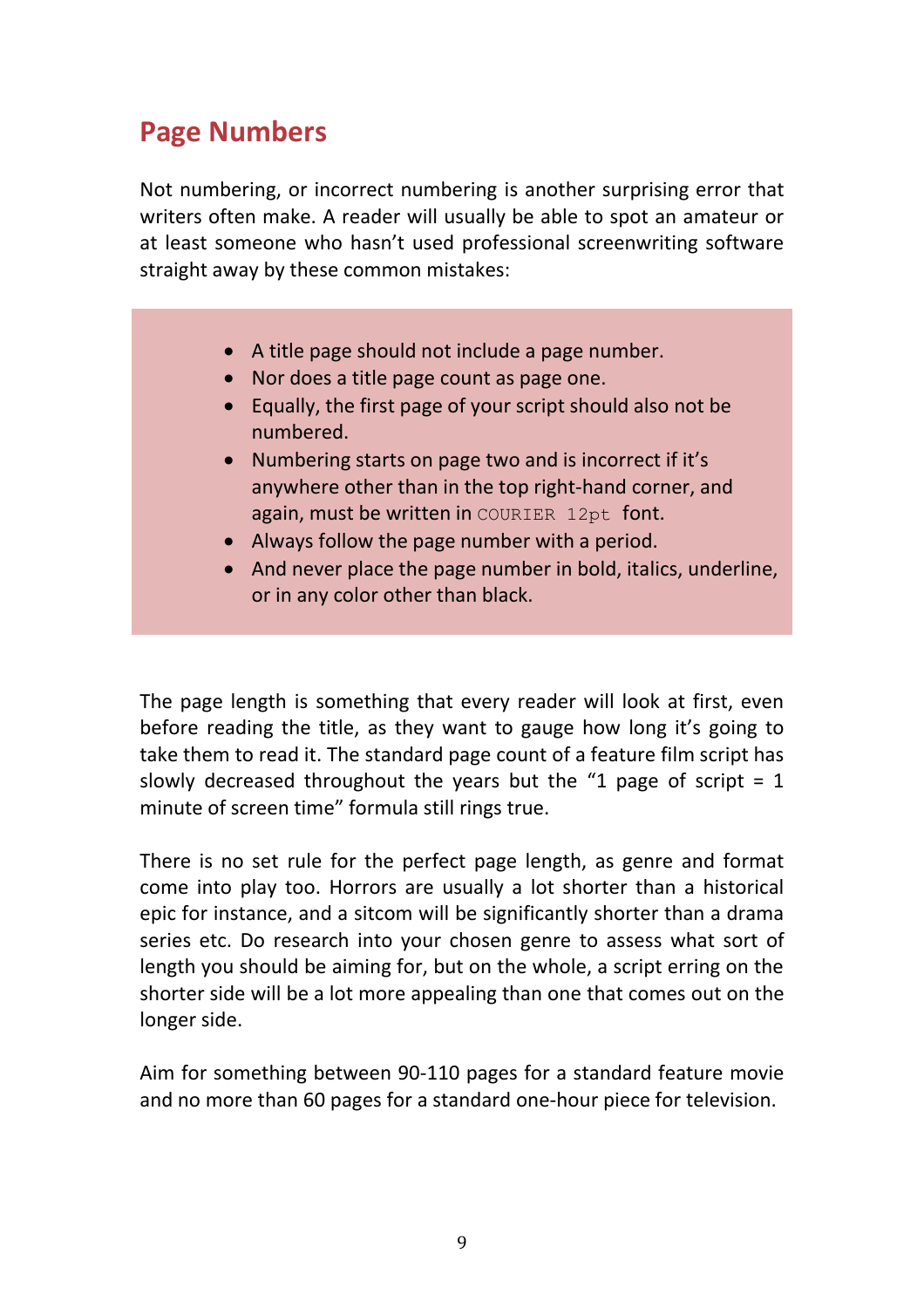### **Page Layout**

After the title page comes the script.

NO logline NO synopsis NO character list NO images

On occasion, if you feel the need to set the tone beforehand, you can write a quote and the name of the author on a blank, unnumbered page before the script begins, but don't go overboard. Stick to just one powerful quote, rather than two, three, or more.

Final Draft offers up several different screenplay layouts, all with differing margins and designs. Don't get bogged down in choosing between Cole and Haag or Warner Brothers layouts. Unless you really need to find a way to shave a line or page off a script, it's best to stick to the standard 'Screenplay.fdxt' stationary if possible.

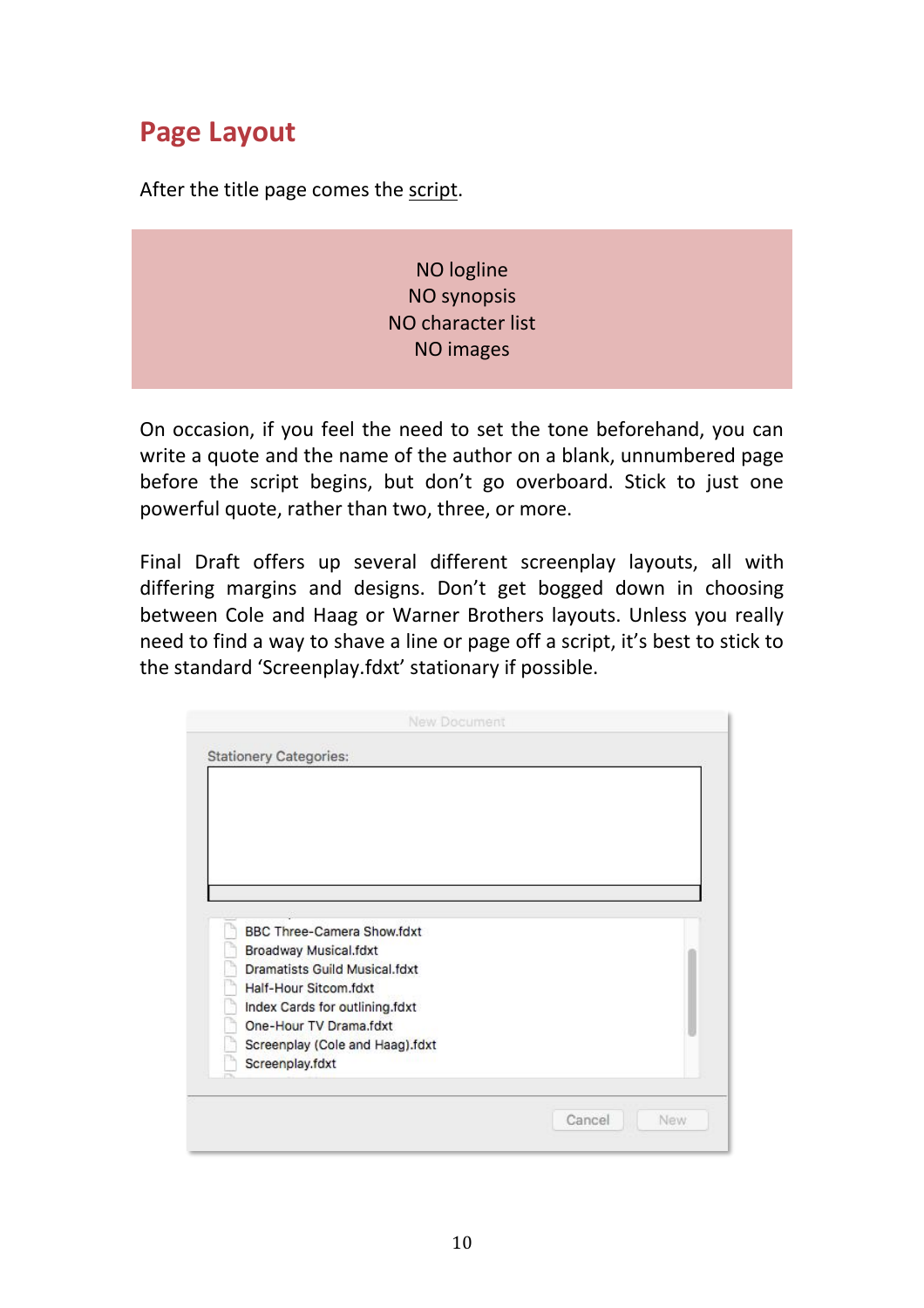If you're not using screenwriting software that automatically does all the formatting for you, here are the basics:

Margins are 1″ on all sides of the page. (Some argue 1.5″ inches on the left, but this varies) the font needs to be Courier, Courier New, or Final Draft Courier, 12-point size throughout the entire script.

 $0.5''$ **PAGE NUMBER**  $7.25" - 7.5$ **SLUGLINE** INTERCUT - INT. MARTIN'S/BARRY'S BEDROOM - NIGHT  $1.5'' - 7.5''$ ACTION DESCRIPTION MARTIN MOETAT, mid=30s man-child, with HEADSET, furiously 1.5" - 7.5" plays PS4, illuminated by the screen, Game GUN FIRE. plays PS4, illuminated by the screen. Game GUN FIRE. **CHARACTER NAME** -MARTIN  $3.5''$ There's a lot of fire coming from the right side of that deflection tower. **BARRY DIALOGUE** -I'm on it.  $2.5'' - 5.5''$ **MARTIN** I'm going in. Cover me, Porkins. BARRY, mid-30s moron, also wearing a headset and sitting in the dark, looks on blankly as he plays the same game. **BARRY PARENTHETICAL** (nonplussed)  $3.0'' - 5.5$ Out of ammo. **TRANSITION** DISSOLVE TO:  $6.0$ 

These dimensions are only useful if you don't have access to screenwriting software and are using a word processor instead. Using the right software not only helps your script look more professional, but it also saves you massive amounts of time during the writing process. If the expense is an issue, there are several online apps offering free software that's worth checking out such as [Trelby,](http://www.trelby.org/) [WriterDuet](https://screencraft.org/writerduet/) and [Celtx.](https://www.celtx.com/index.html)

If your feature screenplay doesn't adhere to the usually-recommended 120-page length, use an online **Beat Sheet Calculator** to work out the approximate page number that your turning points should be hitting.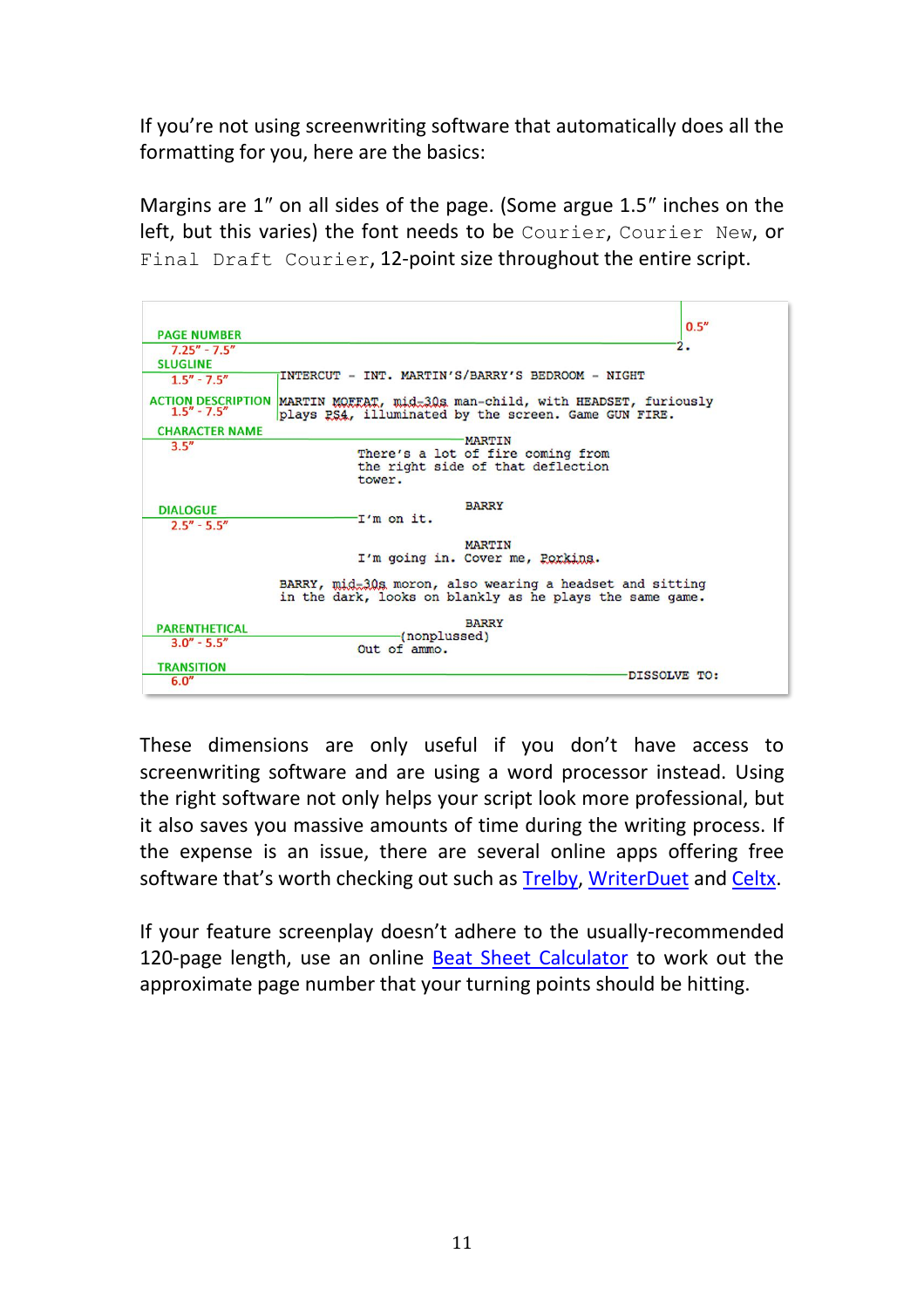In regard to television scripts, where a different act structure is employed, there's a debate regarding format. Some advise that the writer includes act headings as detailed below, while others say that the strength of the writing should indicate a clear act break etc.

The first page of a TV Pilot script should look like this:

SERIES TITLE "Episode Tile" COLD OPEN FADE IN: INT. PAUL'S KITCHEN – DAY

A COLD OPEN (also known as a TEASER) isn't always necessary but is used if the writer wants to jump straight into the action rather than starting with the setup. Each act ends with:

FADE OUT.

END OF COLD OPEN

Traditionalists then begin the next act on a new page.

|                    | ACT ONE        |           |
|--------------------|----------------|-----------|
| FADE IN:           |                |           |
| INT. WOODS - NIGHT |                |           |
| And end            |                |           |
|                    |                | FADE OUT. |
|                    | END OF ACT ONE |           |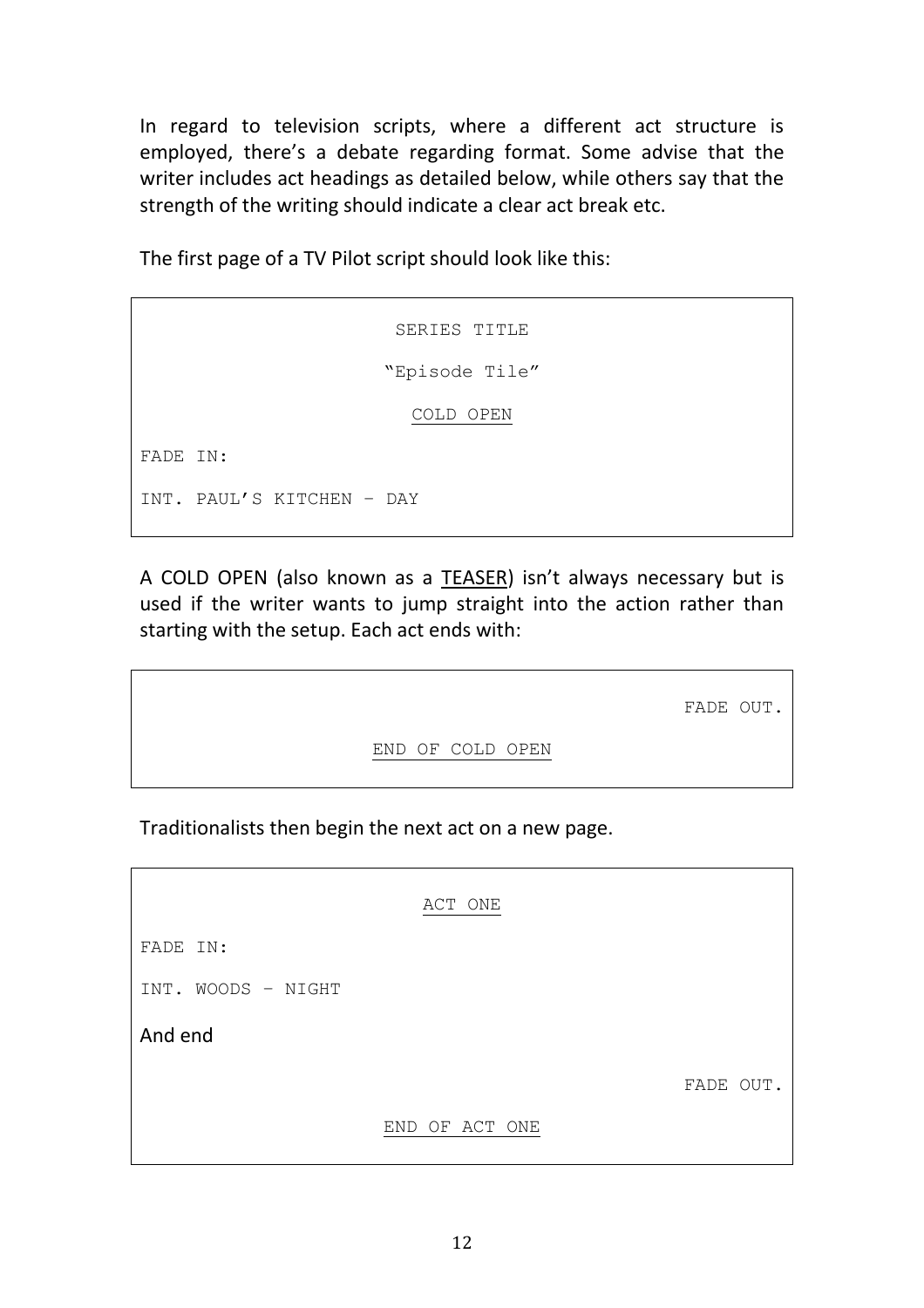There are usually four or five acts within a one-hour episode, again that depends on the show format. Sitcoms and serials will differ. Just as there may be a cold open at the start, writers can also include a TAG at the end. This is a short scene designed to set up a new hook to ensure the viewers tune in for the next episode.

A TV script will end with:

#### END OF EPISODE

Formatting varies for each TV show, so nothing is finite. Some choose to place slug lines towards the right-side margin rather than centered, and others include the title of the show in the header of each page. These are usually production decisions, so keep things simplified for your spec script.

If you're writing a spec script of an already produced show to use as a writing sample, research scripts of old episodes and try to emulate the formatting style used by the show if you can.

And just as the formatting of each show is slightly different, so are the act break structures. As a rough guide for a 60-minute TV episode, look to keep each act somewhere between 9-12 pages long if using a 5-Act structure, or 15 pages for a 4-Act structure.

Here's the page breakdown to two popular TV series as an example:

| Grey's Anatomy pilot                                                                                                                    | The Breaking Bad pilot                                                                                              |
|-----------------------------------------------------------------------------------------------------------------------------------------|---------------------------------------------------------------------------------------------------------------------|
| Teaser $-3$ pages<br>Act One $-11$ pages<br>Act Two $-11.5$ pages<br>Act Three $-8$ pages<br>Act Four $-9$ pages<br>Act Five $-8$ pages | Teaser $-3$ pages<br>Act One - 14 pages<br>Act Two $-13.5$ pages<br>Act Three $-11.5$ pages<br>Act Four $-14$ pages |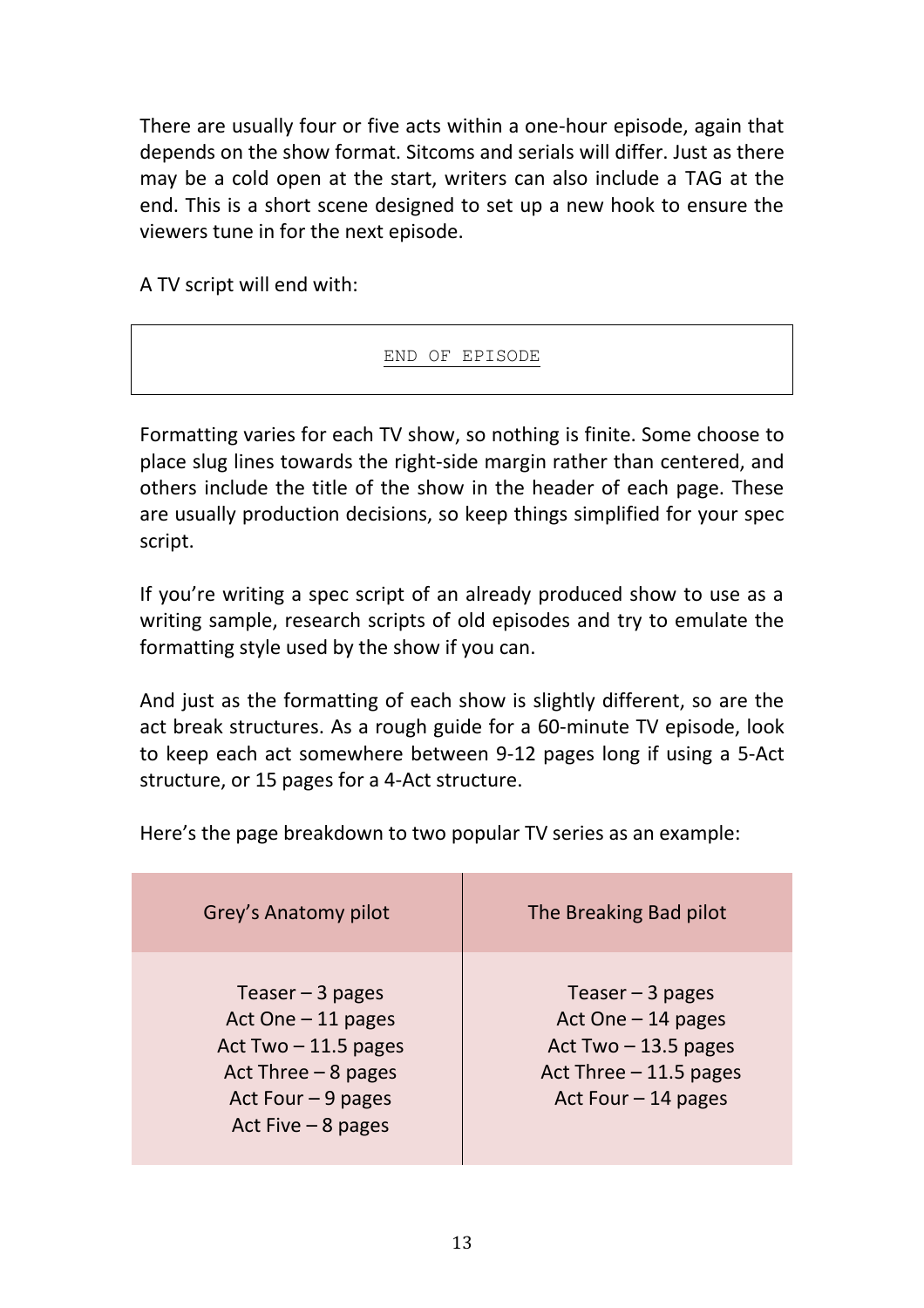### **Slug Lines and Transitions**

The first words of a screenplay should be FADE IN: The last words should be THE END.

Keep scene headings simple. Here's what we need to know.

- INT. or EXT.? Is it an interior or exterior scene?
- WHERE? The physical location or name of the set where the action of the scene takes place.
- TIME OF DAY? Usually either DAY or NIGHT.

ALWAYS in that order. Never use **BOLD,** UNDERLINE or *ITALICS* in a slug line for a feature screenplay.

The exceptions to those three pieces of relevant information are:

- When a vehicle is moving, you add MOVING between the location and the time period.
- If the scene takes place inside and outside use INT./EXT. in order of which shot we see first.
- **.** If the story has moved elsewhere and now we've returned to the same scene as before, you put – RESUMING at the end of the slug line.

Don't put years, dates or times in slug lines. That's what supers (or titles) are for. Also, keep description out of the slug line. If a warehouse is 'creepy' or 'run down,' then place that in the scene description instead.

Don't overcomplicate things by giving too much detail such as:

INT. PAUL'S BLOCK OF FLATS, 1ST FLOOR, BY THE FRIDGE IN THE KITCHEN – JUST AFTER MIDDAY

The shorter the slug line, the better.

INT. PAUL'S KITCHEN - DAY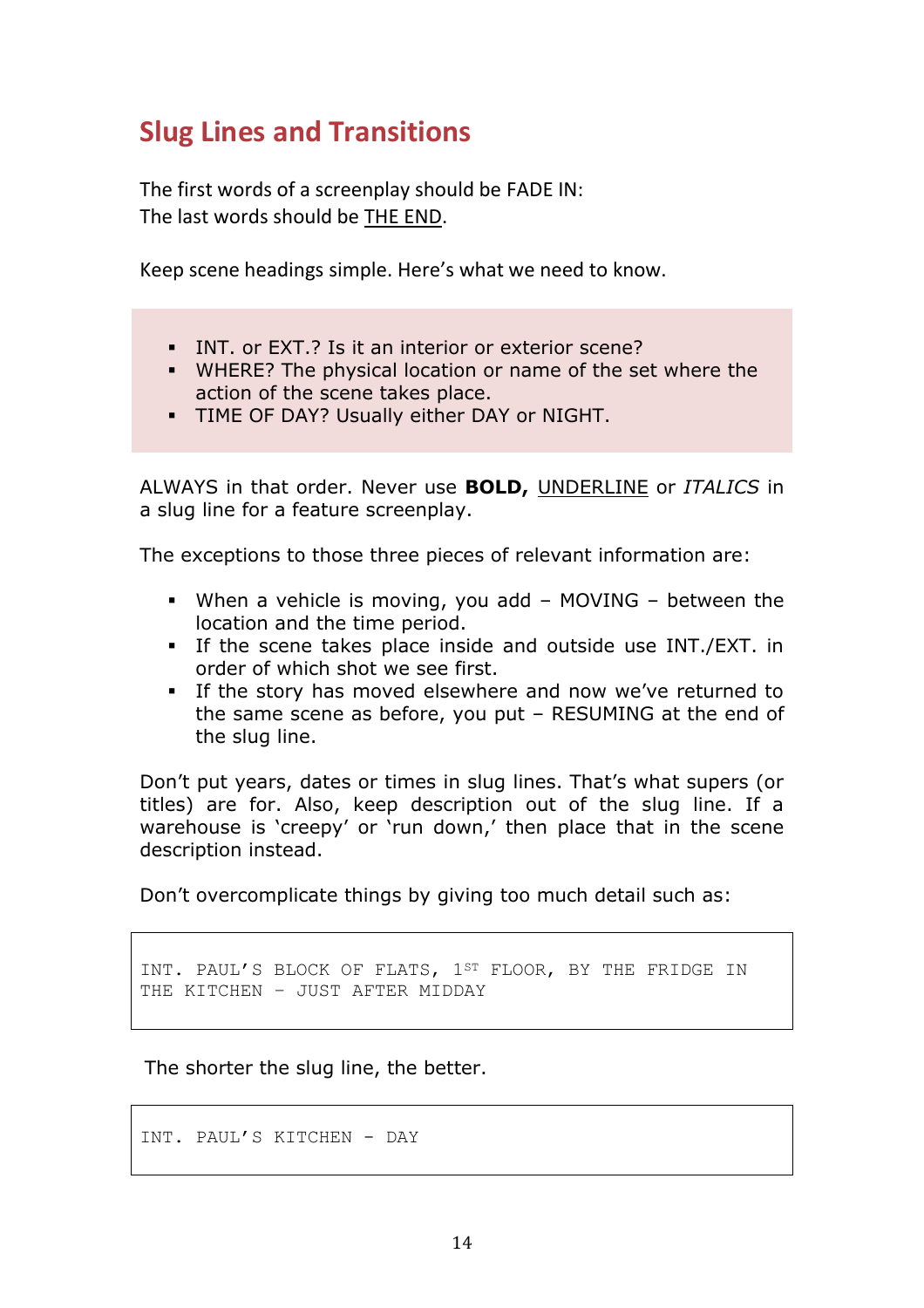Whenever the time or location changes, you need to start a new scene too.

INT. PAUL'S KITCHEN – DAY

Paul grabs a gun and looks out into the hallway. He sees Frank run out of the front door. Paul chases after him. He follows him across the street.

The above uses three different locations, and should be written as such:

INT. PAUL'S KITCHEN – DAY Paul grabs a gun and runs out into the HALLWAY Paul sees Frank run out of the front door. Paul gives chase out into the STREET Paul follows Frank across the road.

Similarly, you must show that time has passed when staying in the same location. You can use expressions such as LATER or MOMENTS LATER to show this:

```
INT. PAUL'S KITCHEN – DAY
Paul puts a cake into the oven.
INT. PAUL'S KITCHEN – LATER
Paul pulls a freshly baked cake out of the oven.
```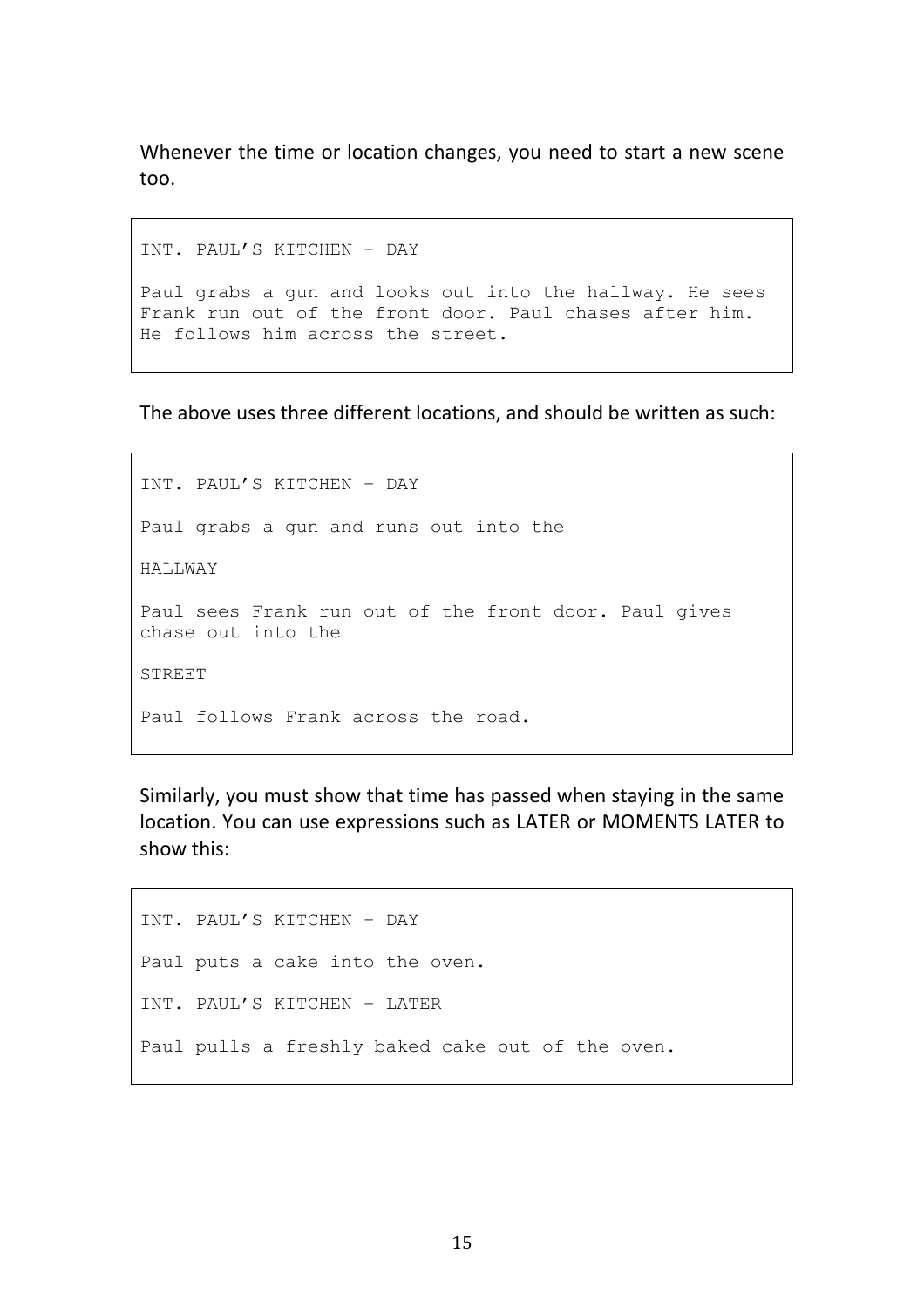Or even simpler:

```
INT. PAUL'S KITCHEN – DAY
Paul puts a cake into the oven.
LATER
Paul pulls a freshly baked cake out of the oven.
```
CONTINUOUS and SAME are not to be confused with expressions that indicate time has passed. These phrases should be used when time is continuing but the location has changed.

```
INT. SUPERMARKET - DAY
Claire searches for Jim along the aisles. 
EXT. SUPERMARKET – CONTINUOUS
Jim wanders out of the supermarket and into the busy 
street.
```
Don't create confusion by having something like:

EXT./INT. MOTORWAY/BUS/POLICE CAR - DAY

You can't have the interior of a highway for a start, so break down shots and sequences to keep everything as clear as possible.

And keep scene headings consistent. Don't chop and change like this:

```
INT. PRINCE ALBERT THEATRE, JOHN'S OFFICE – DAY
INT. JOHN'S OFFICE, PRINCE ALBERT THEATRE – DAY
```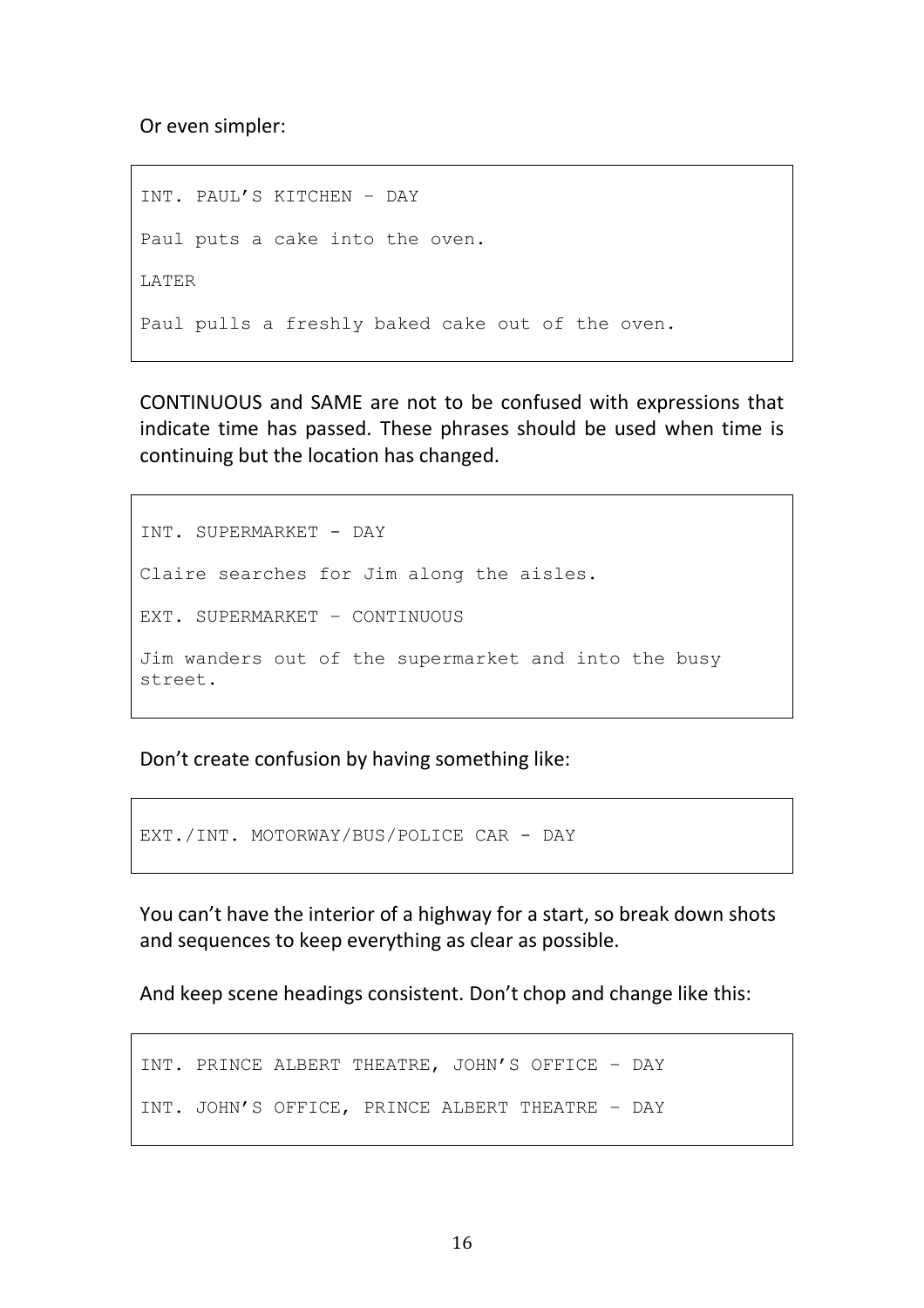Ultimately, make sure that slug lines are simple, consistent and logical.

Transitions should be used very sparingly in a spec script and only if it's integral to the story, such as MATCH CUT: when showing a correlation between the last scene and the next one.

CUT TO: DISSOLVE TO: SMASH CUT: QUICK CUT: MATCH CUT: FADE TO: FADE OUT

Transitions you may encounter in a screenplay include:

Overall, transitions are usually an editing decision made by the director, rather than a direction that needs to be scripted. Plus, as mentioned, they take up pivotal space on the page as well as being quite old fashioned. Avoid them unless it's absolutely necessary.

The use of (CONTINUED) and CONTINUED: placed at the bottom and top of pages during scenes that carry onto the next page is another pointless transition that does nothing but clutter up the page. If you're using screenwriting software, disable this function if possible.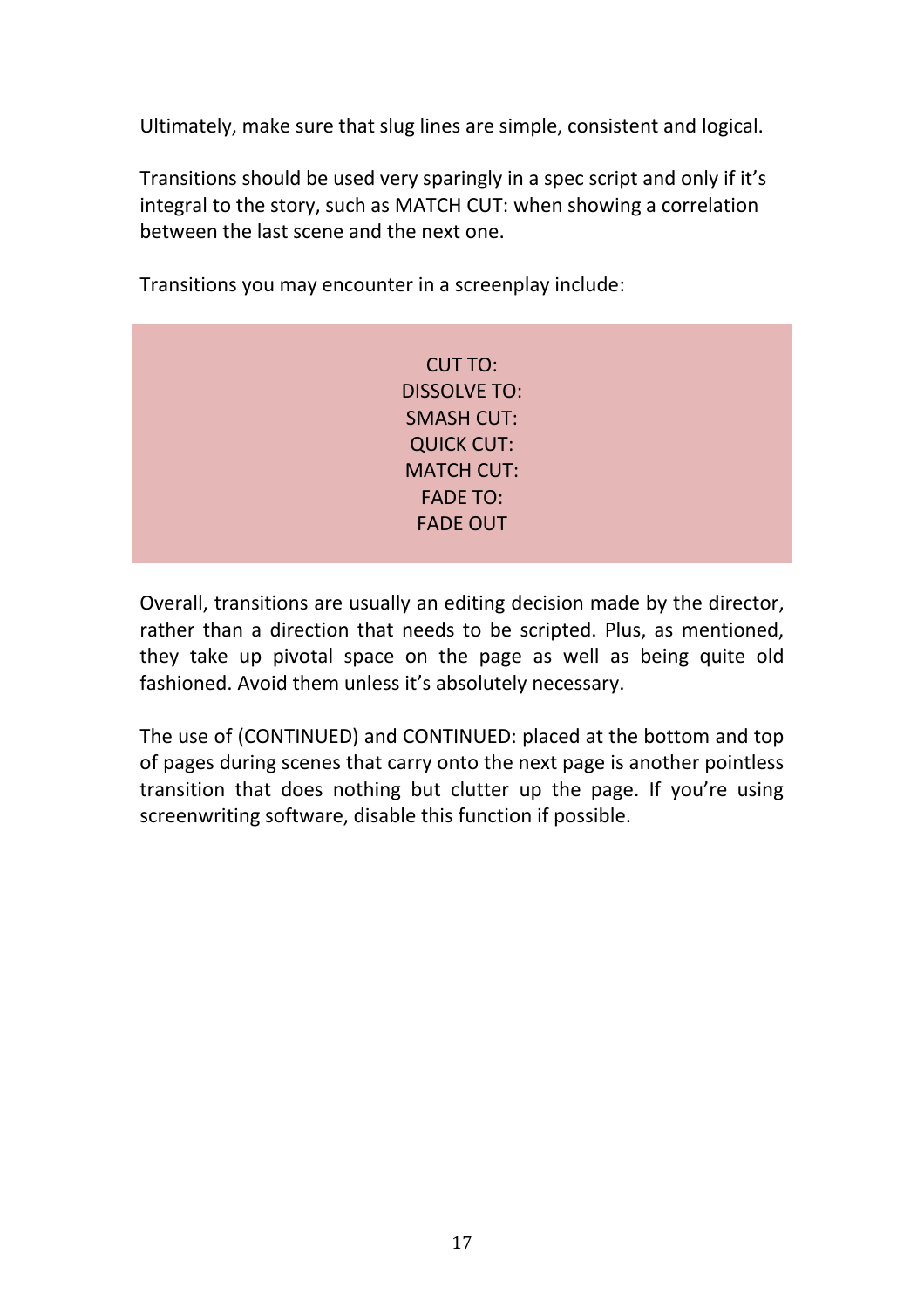### **Scene Description**

Unlike in novels, which can be written in a variety of tenses, a screenplay must always be written in the present tense.

Nothing, I repeat, nothing in your script needs to be written in **bold**.

Similarly, don't overuse CAPS in a spec script other than when first mentioning a characters name. In fact, try not to use them at all. There's no need to emphasis emotions, sounds, or objects by placing them in caps. This is for shooting scripts only.

There's also no need for underlining, italics, or colored text in scene description, or anywhere else in the script for that matter.

When submitting your final draft, also make sure that you've removed any scene numbers from the document.

Always do a final proofread too. Spelling errors and bad grammar are especially visible during the first ten pages as well as in dialogue. If English isn't your first language, have someone who is; go through your script, checking for any sentences or phrases that aren't grammatically correct.

Set the scene appropriately. Tell us where we are, evoke atmosphere if necessary, and tell us who is present at the beginning of each scene. Don't feel the need to list every single item in the room in order to paint a picture of it:

INT. SPORTS BAR – NIGHT

Patrons fill every seat in the busy bar. Music blares from the 1950's jukebox next to the pool table in the corner. A battered surfboard hangs above the dated bar.

Try to evoke location through action rather than static images.

INT. SPORTS BAR – NIGHT

Carlos struggles to play pool in the crowded bar.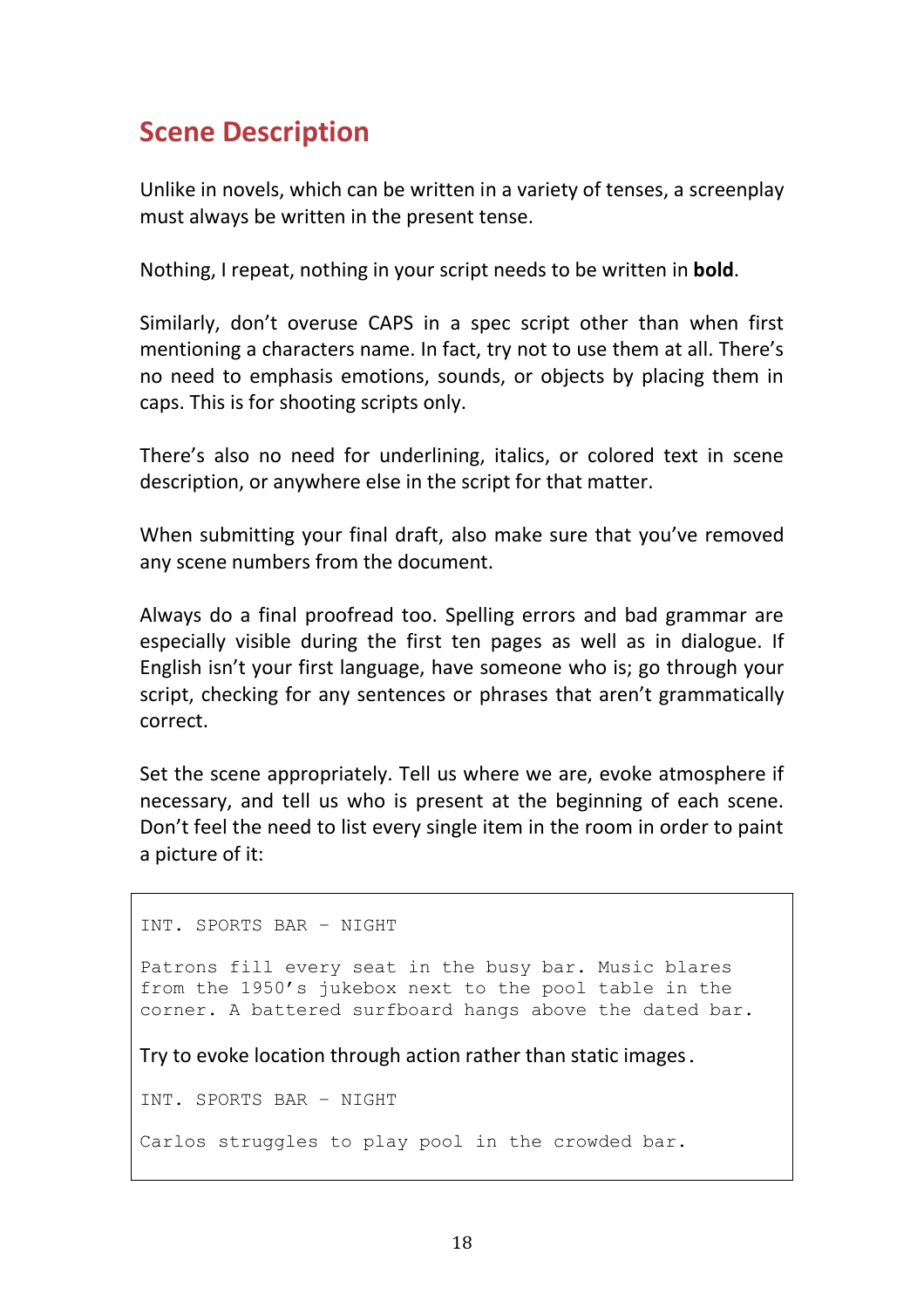Don't overuse 'we see' or "we hear". This is another clear amateur error. Of course "we see", it's a movie. The majority of the time, you're going to be able to cut these words from your sentences and the meaning will remain exactly the same, in fact, it often makes the line more immediate, active, and immersive, as below:

We see Brian quietly slip through the door.

Should be:

Brian quietly slips through the door.

Don't include any 'unfilmables'. Any details that won't be picked up by the viewers is wasting space on the page:

Bella enjoyed the sweet smell of lavender wafting through the window. She couldn't help but think back to her time at the cottage when she was a child. The cottage was a beautiful, quaint, 18<sup>th</sup>-century holding in West Yorkshire. You could tell Bella loved that cottage.

Watch that you aren't wasting precious space on the page by repeating any information unnecessarily either:

```
EXT. BEACH – DAY
Barbara sunbathes on the beach.
                         BARBARA
               This beach is beautiful, isn't it?
```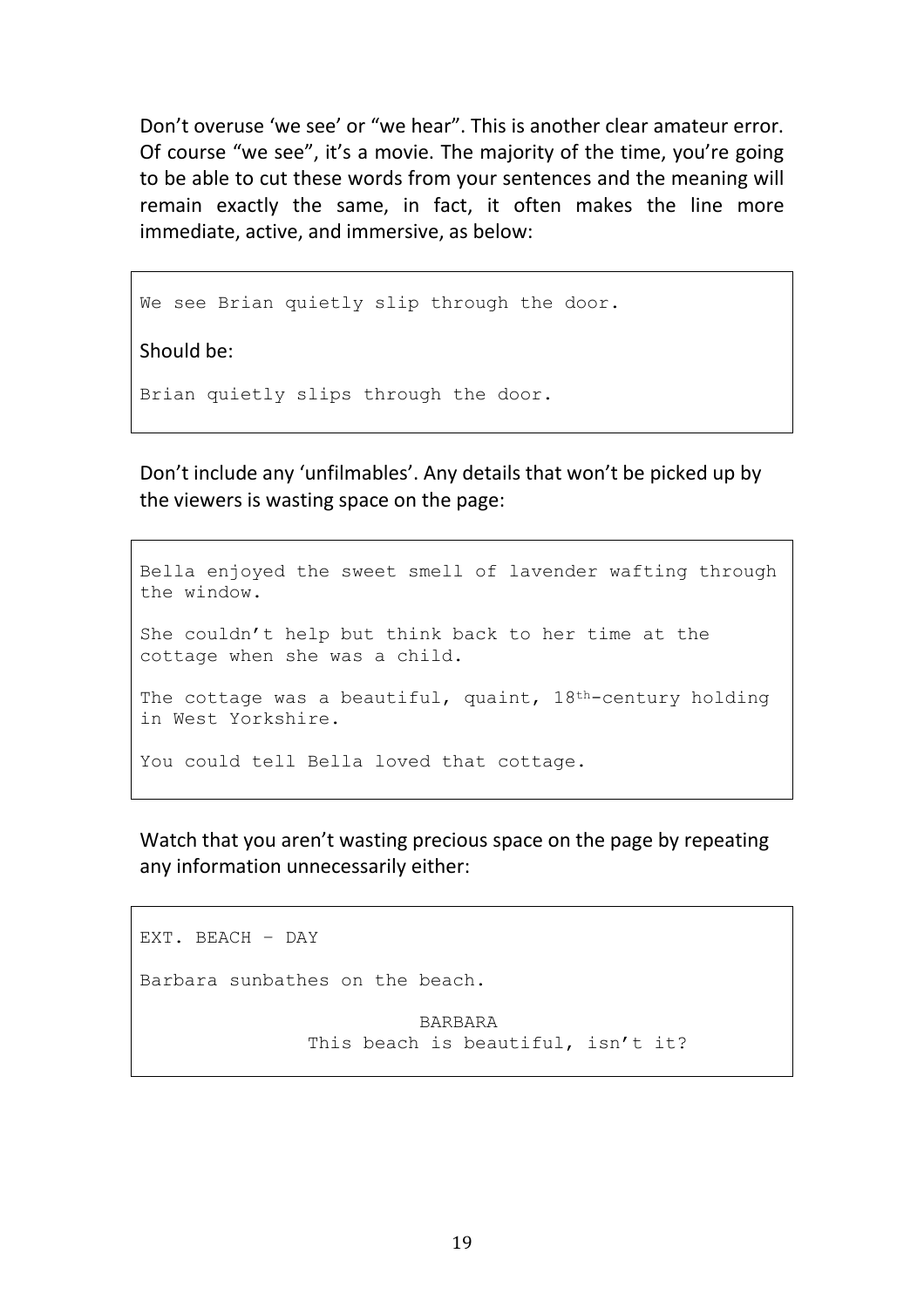Placing superimposed text on the screen is called a SUPER or TITLE. They should be written in the scene description and be put in between quotation marks like this:

```
SUPER: "Three months later"
```
Don't format text information like this:

ON SCREEN AS MOVIE ENDS

```
By 1991, Tim Berners-Lee had invented the first web page. 
How, then, did Microsoft gain patents to use the 
software?
```
An INSERT is used to bring something very small fully into the frame, such as a postcard, photograph, or newspaper clipping. An insert should be followed by BACK TO SCENE as such:

```
INSERT – THE PICTURE FRAME
shows young Dennis with his beloved pet dog.
BACK TO SCENE
```
Don't use a super when a character is reading something off a television screen. It's better to use a secondary heading to pull focus, just like:

```
Everyone glances up to the big screen on the wall. 
TELEVISION
An emergency news broadcast is on the screen with the 
words "Breaking: Escaped serial killer on the loose in 
Jersey" scrolling along the bottom."
```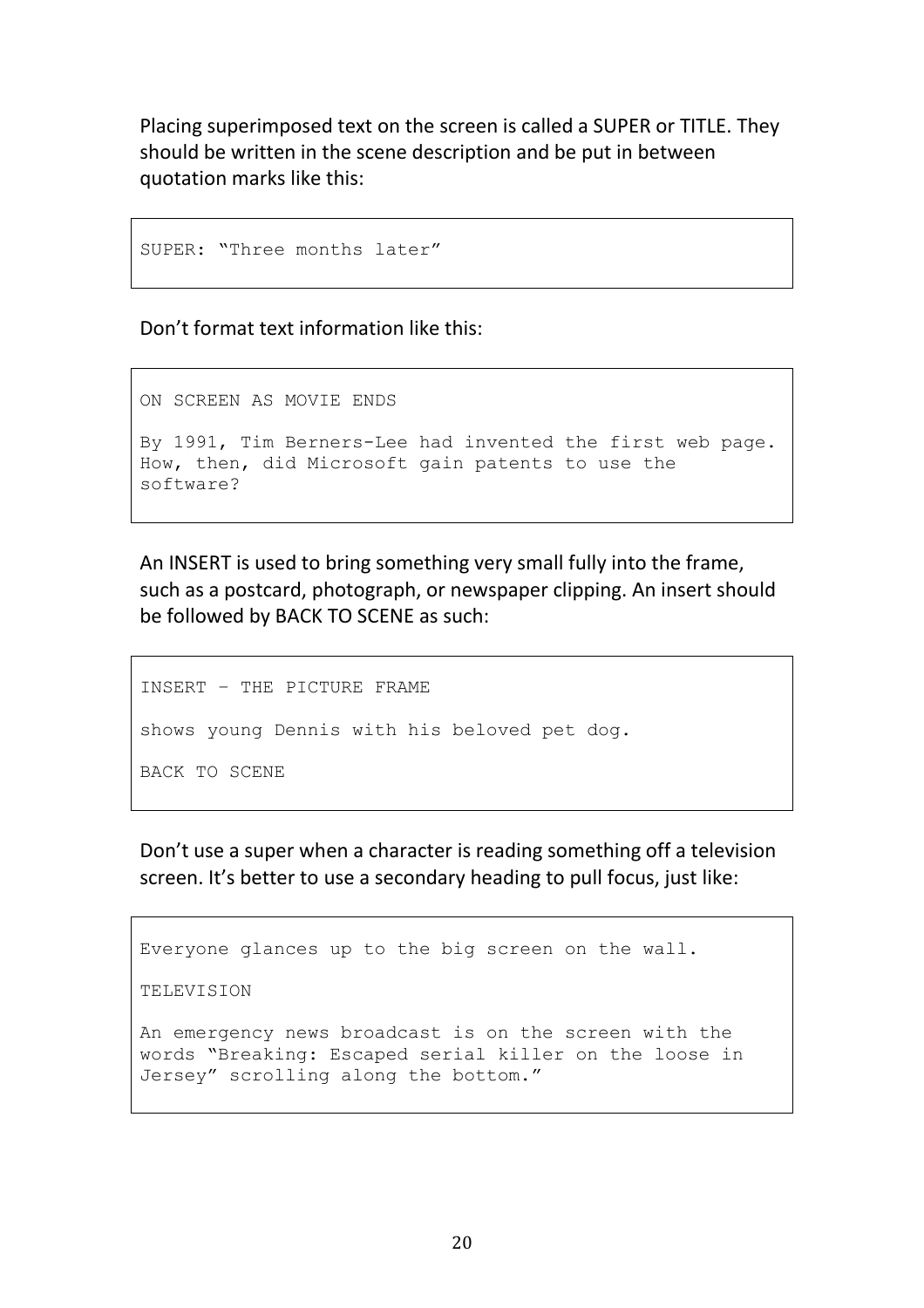Don't make the mistake of writing an insert like a piece of dialogue:

FLYER Gino's Circus coming to town. The best acts in the world. Tickets available: 14th – 17th March.

And don't leave any additional notes or details at the end of your script such as this either:

```
All rights reserved. Copyright registration date 11 May 
2017, UK Copyright Services…
                            Or
This script is intended as a feature-length movie but can 
easily be adapted to fit the television series format.
```
CAMERA DIRECTION's are a big no-no in a spec script. Unless you're planning on directing the film yourself, omit any references such as:

- CLOSE UP
- **E** THE CAMERA FOLLOWS
- PULL BACK TO REVEAL
- ZOOM IN ON
- ANGLE ON TOM
- PAN ACROSS TO
- **E** BEGIN MAIN TITLES
- **E** SLOWLY TRACKING
- POV
- INTERCUT
- **E** SPLIT SCREEN
- **ENTERS FRAME**

Not only are you taking the reader out of the story by reminding them that this is a movie, but careful word choice can also easily be used to suggest camera movement without the need to be blatant. It's easy to remove the camera direction without affecting the shot: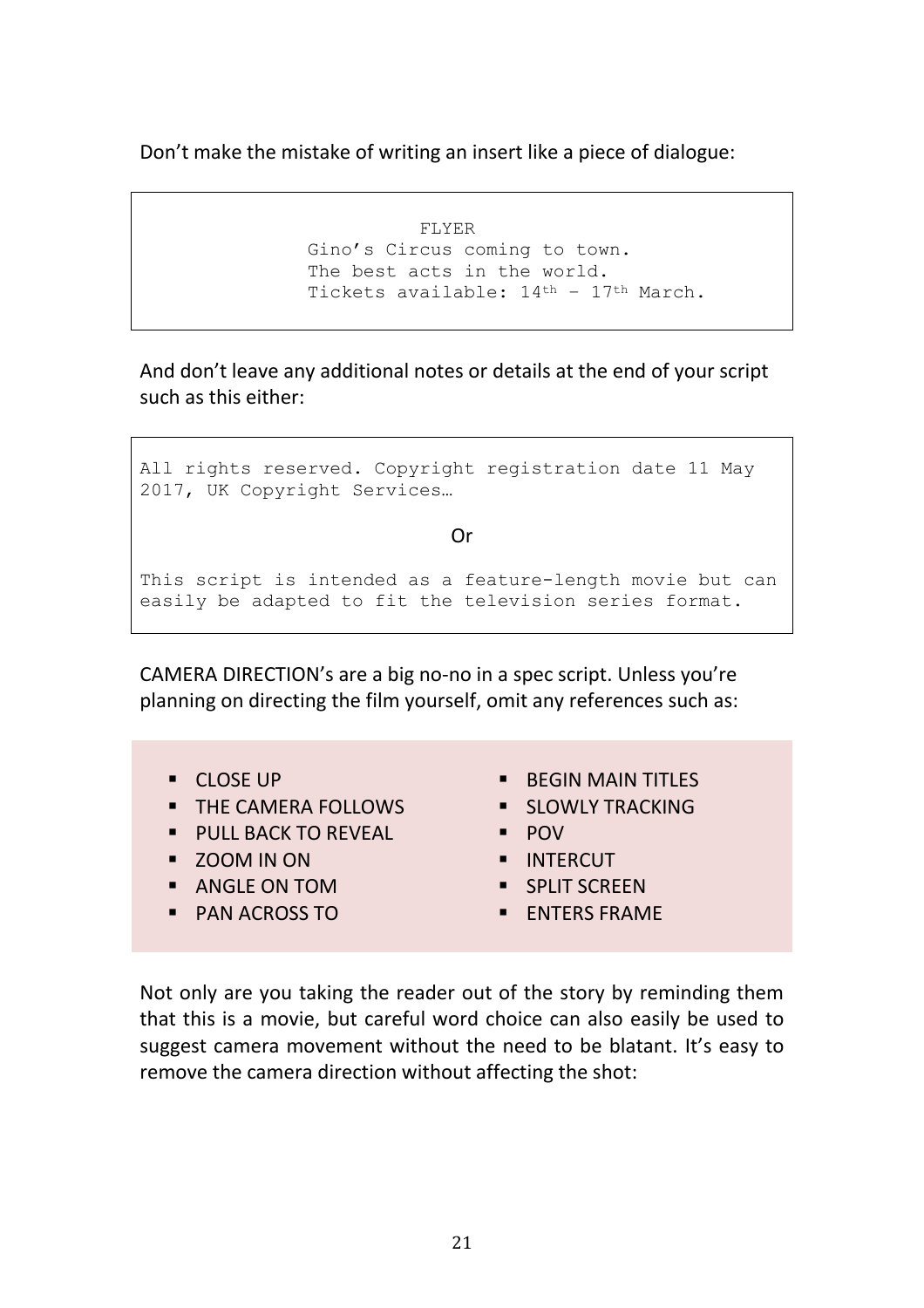CLOSE ON Tony eating breakfast. Can easily be suggested with - Tony stuffs his face. And PULL BACK TO REVEAL a kitten in the box. See how removing the direction has no adverse effects - A kitten in a box.

Also, avoid directing your actors. Just like the director doesn't want to be told which camera angles to use, an actor doesn't appreciate you doing their job for them either. Only use physical directions when it's essential to the plot, otherwise, space fillers like these can be cut:

Jack walks over to the table. Pauline puts her hands into her pockets. Oliver takes a sip of wine.

Similarly, with music direction, avoid naming song tracks in your spec script. One or two is fine, but don't start listing the entire film score. There are a few reasons naming tracks is best avoided.

First, it's not the screenwriter's job to dictate what music ends up in the movie. That comes down to the director, as well as the studio. Secondly, making your script integral to having The Rolling Stones 'I Can't Get No Satisfaction' doesn't make your spec so appealing to prospective producers who may not have \$500,000 to pay for the license fee. And thirdly, a writer who has chosen to ignore reasons one and two then may risk coming across as an amateur for doing so.

Plus, unless the reader is aware of the track you've named, it again, becomes wasted space on a page.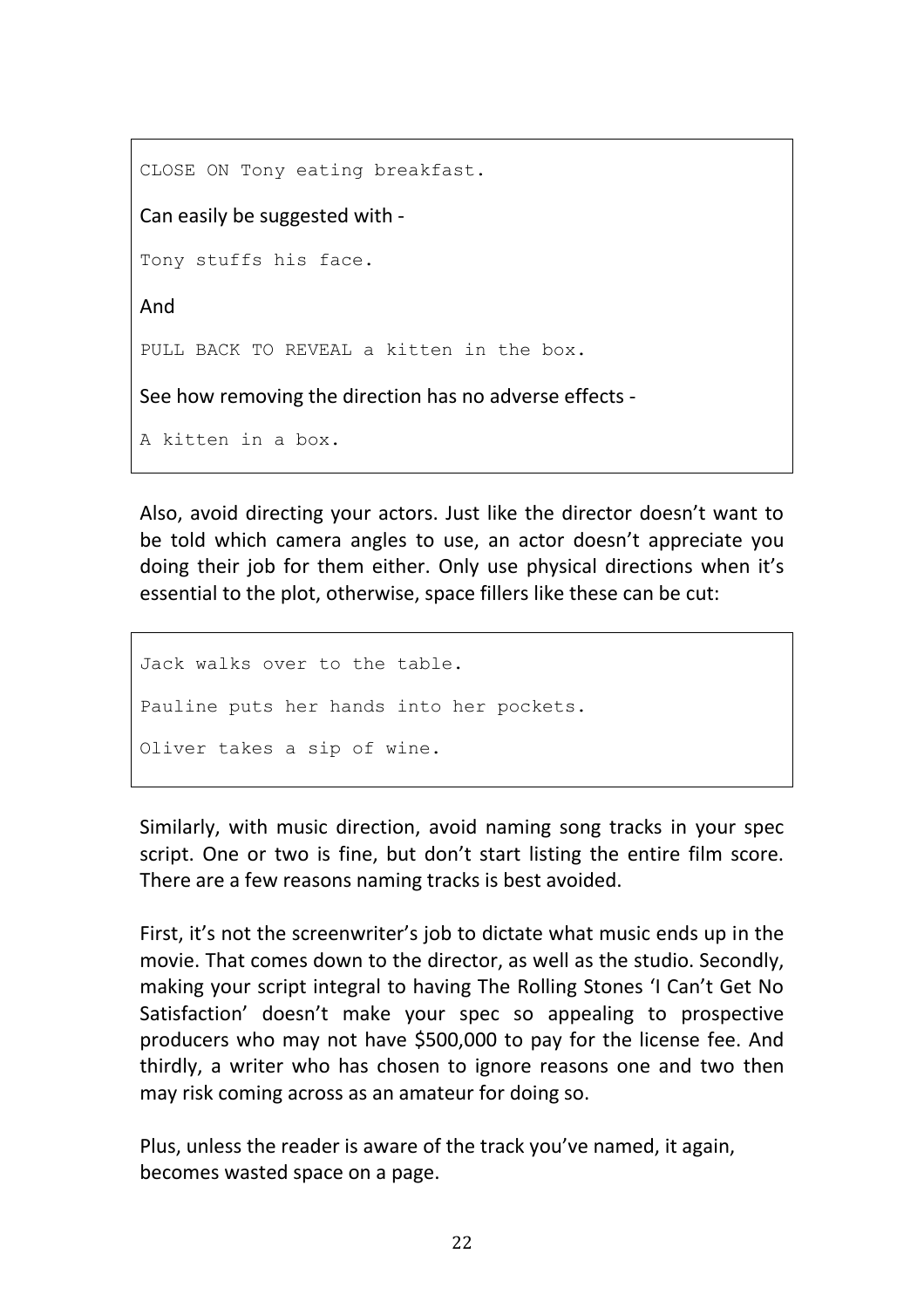### **Pacing**

When a reader sees a screenplay that's full of huge blocks of text and long paragraphs of dialogue, their heart sinks, as they know that it's going to take a very long time to read it. Understand that readers, producers, and directors have to get through many screenplays in a day or week. The longer it takes to read a script the fewer scripts they're going to get through, and that's a bad thing.

The more white space you can create on the page, the faster the read will be. Try to avoid having paragraphs of scene description any longer than five lines, otherwise, you run the risk of the reader skim-reading over important information.

Take the example below, a huge block of text can be daunting and timeconsuming. Big paragraphs like this can also indicate that the writer is over-describing and delving into novelistic writing.

EXT. FOREST - NIGHT

The cold air causes Graham to shiver as he stumbles through the trees. Brad's body comes into view. The stars are visible in the night sky. Graham pulls out a torch from his trouser pocket. He clicks it on. The red light flashes on and off slowly, illuminating Brad's face. Graham peers at the dead corpse. Graham fishes something else out of his pocket. He holds it up to the torchlight. A MARBLE. Round and small. Red flashes from the torchlight pass through it. Graham studies it like it was a jewel. He cradles it in the palm of his hand. His body still shivering from the cold. Graham hums a soft tune to himself.

Although there's some nice scene-setting description here that sets the tone and atmosphere, is every word absolutely necessary?

To help break things up and pull focus on the important info, try to think of each new shot on the screen warranting a new line on the page.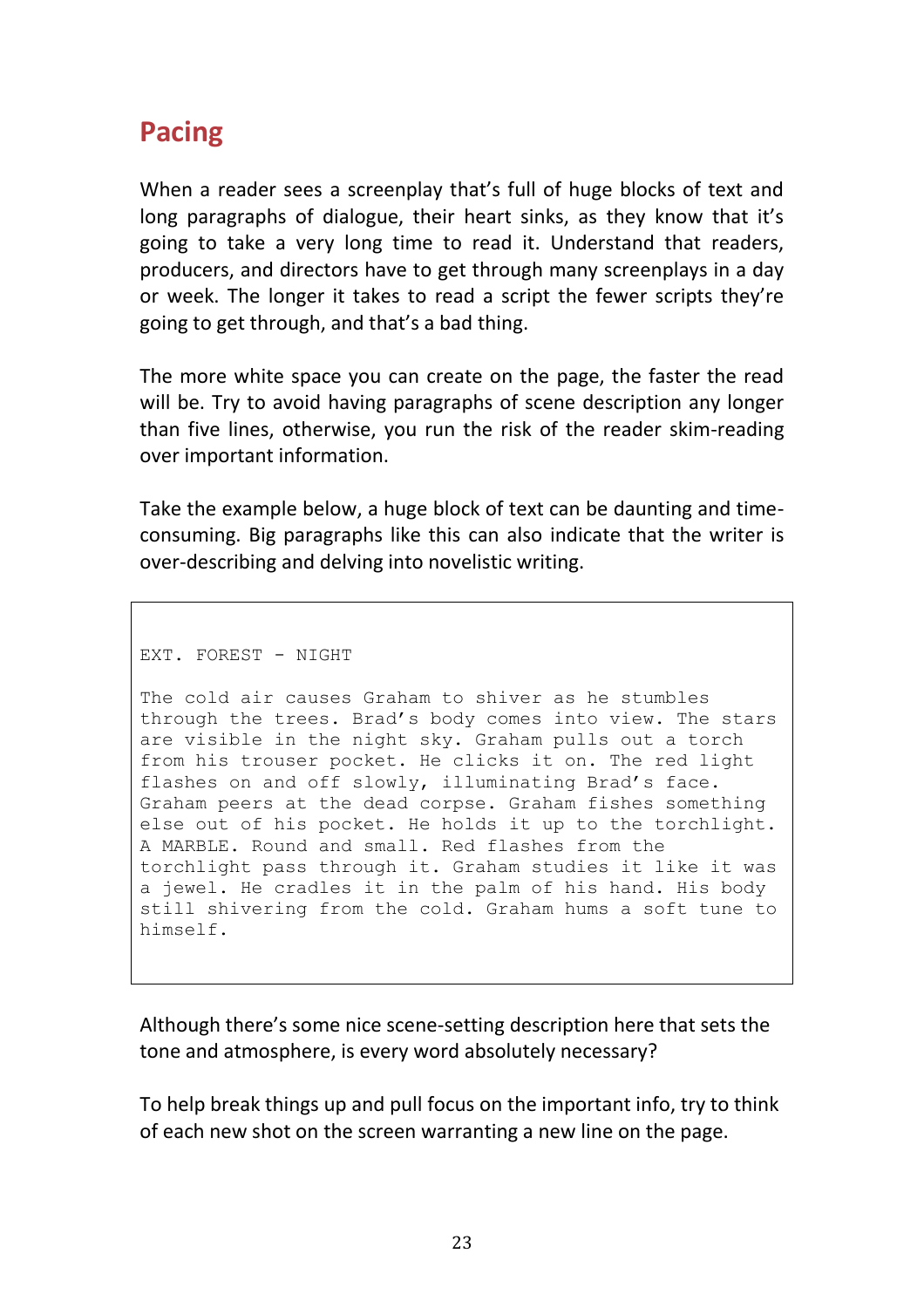EXT. FOREST - NIGHT It's cold. Graham, shivering, stumbles through the trees. Brad's body comes into view. Stars in the night sky. Graham pulls out a torch from his trouser pocket. It clicks on. The red light flashes on and off slowly, illuminating Brad's face. Graham peers at the dead corpse. Graham fishes something else out of his pocket. He holds it up to the torchlight. A MARBLE Round and small. Red flashes from the torchlight pass through it. Graham studies it like it was a jewel. He cradles it in the palm of his hand. Still shivering, Graham hums a soft tune to himself.

It can be reduced even further:

EXT. FOREST - NIGHT Graham, shivering, stumbles through trees. Brad's body. Stars in the night sky.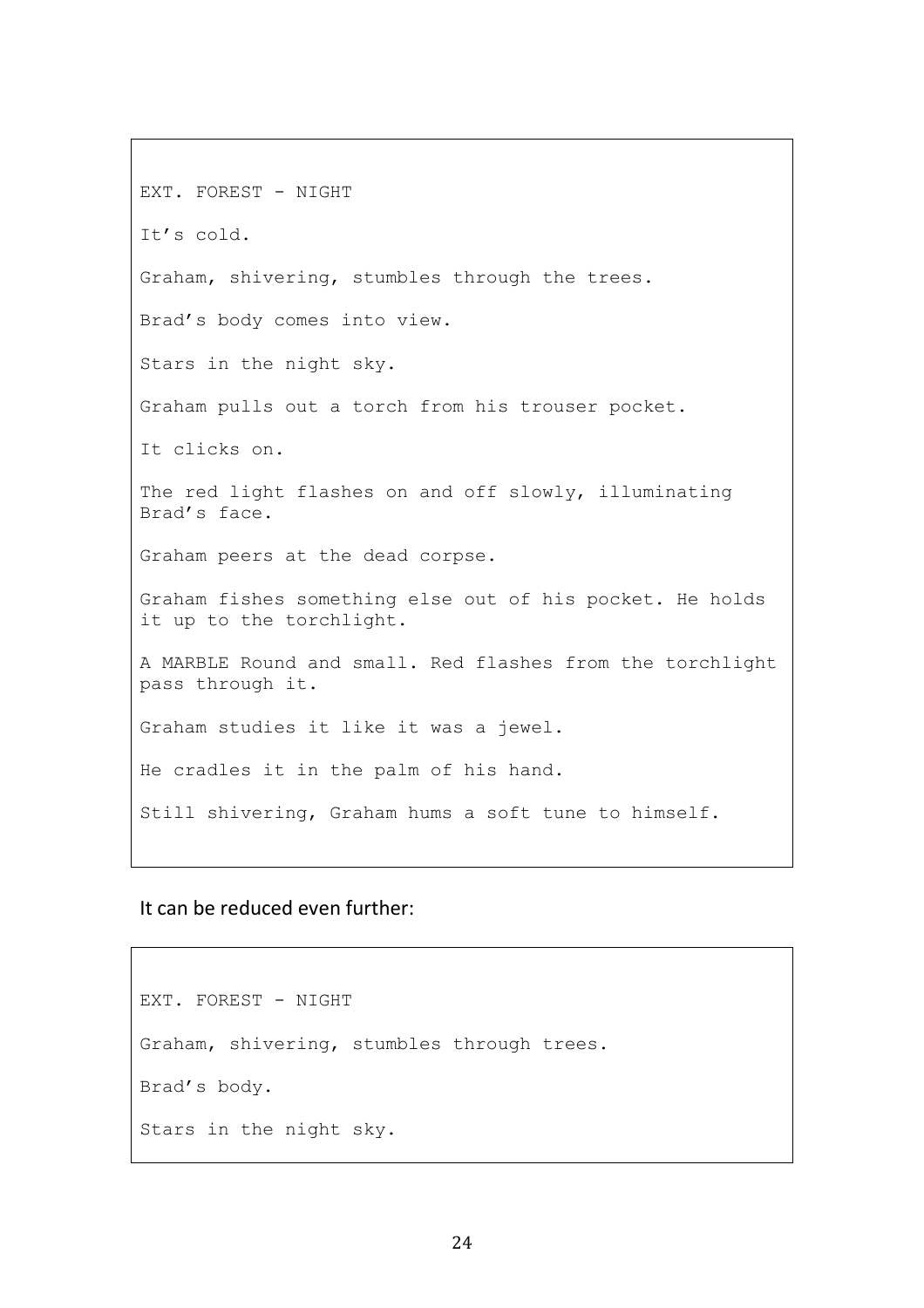Graham pulls out a torch. It clicks on. The red light slowly pulses, illuminating Brad's face. Graham peers at the dead corpse. Graham fishes something else out. He holds up a MARBLE. Torchlight passes through it. Graham studies it like it was a jewel. He cradles it in the palm of his hand. Still shivering, Graham hums a soft tune to himself.

That's 119 words to 78, with the possibility of condensing it more, and although it may take up more space on the page, it's cleaner, easier to digest, and overall more visually effective.

The flip side is not having enough description. Don't strip things back to the point where it sounds like we're reading a series of stage directions or leaving big gaps of information that will confuse the reader.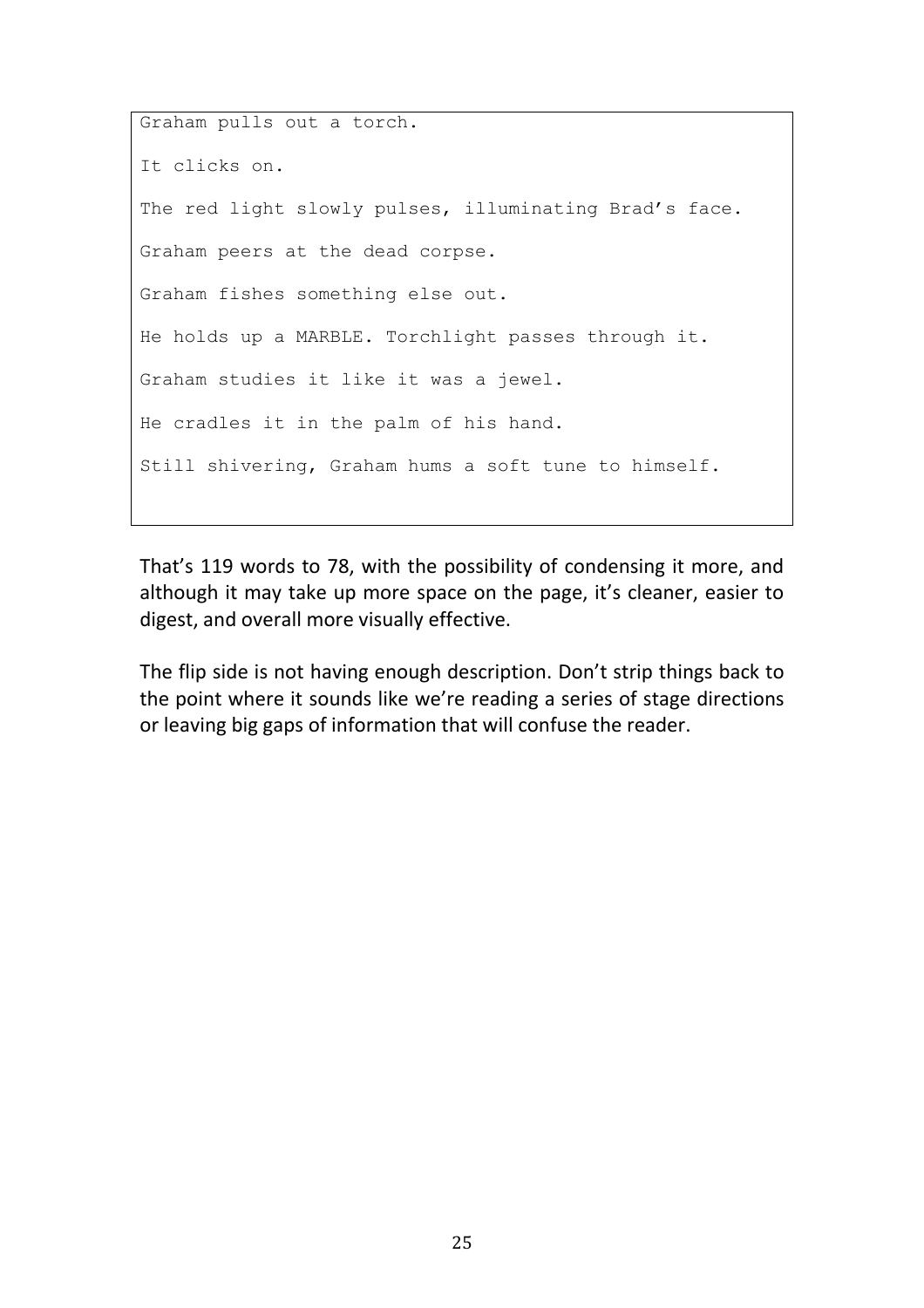### **Characters**

Conventionally, the first time you mention a character, their name should be written in capitals but any subsequent mentions should not be capitalized.

```
A goofy, sun-blushed, teen PHILLIP, lay on the grass 
chewing on a toothpick. 
                        CAROL
              Ain't ya got somewhere to be?
Phillip winked and spat too close to her polished shoes.
```
There are no hard and fast rules dictating how to introduce a major character but here are a few guidelines:

1. Avoid over detailing a character's physical appearance. Unless knowing a character is wearing blue jeans, a purple sweater, has green eyes, is six foot tall, and has an Irish mother, is pivotal information central to the plot, these details are fairly useless.

2. Do, however; tell us about your character's personality, attitudes, or flaws. An essence statement such as "Never saw a donut he didn't like" paints a more vivid picture of a person that just describing them as "overweight".

3. Also, *show* us your character's personality through action. A reader is more likely to make their mind up about a character by the words they say and the way they behave, than the intro you write. An effective onesentence description is very useful, but also carefully decide where we first meet your character and what action they are doing that also displays the essence of this person.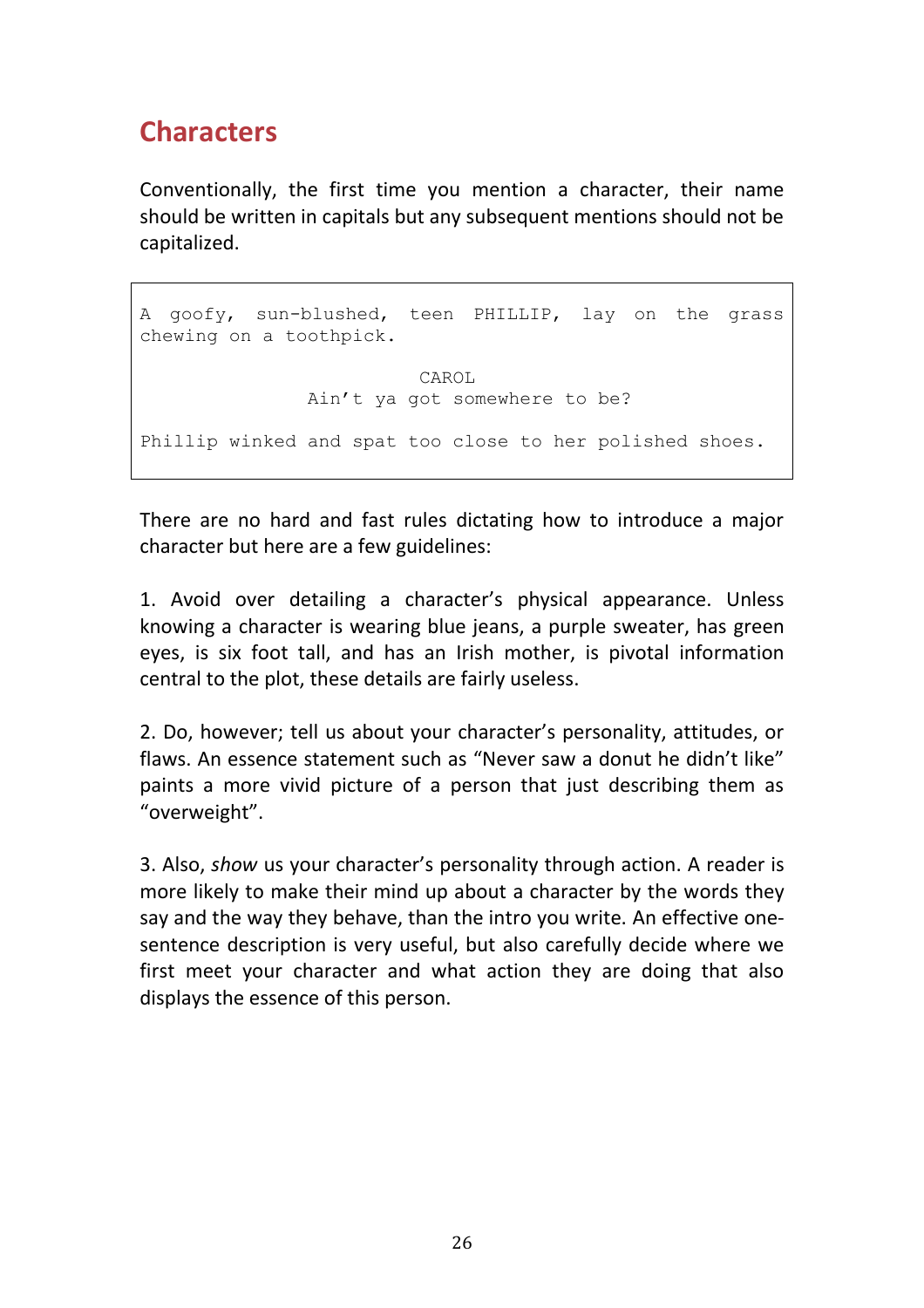4. Always try to indicate a character's age. The formatting is personal preference here, but generally speaking, use whatever takes up less space.

PRESTON, 78, enters the room. PRESTON (78) enters the room. PRESTON, seventy-eight years old, enters the room. PRESTON, late '70s, enters the room. PRESTON (late 70s) enters the room.

5. Avoid androgynous names. Lee, Sam, Jamie, and Taylor are all nice names, but they don't immediately tell the reader what gender the character is.

6. Avoid names that sound the same. Having Shaun, Sharon, Shirley and Sheila in your script runs the risk of tripping up the reader. Make sure your character names aren't easily confused with one another.

7. Use names consistently. Don't introduce David to us but then have all the other characters refer to him as Dave. Similarly, don't introduce Mr. Thomas in the scene description but then use Charles when he has dialogue. If you decide to change a character's name halfway through writing the script, make sure to go back and change all previous instances so there isn't a random name popping up at any point.

8. Similarly, try not to change a characters name during the story:

Kirk sees a WOMAN purchasing a red rose from a vendor. MELANIE comes over and hands Kirk the flower.

Simply introduce a character with the name you intend to call them from the start.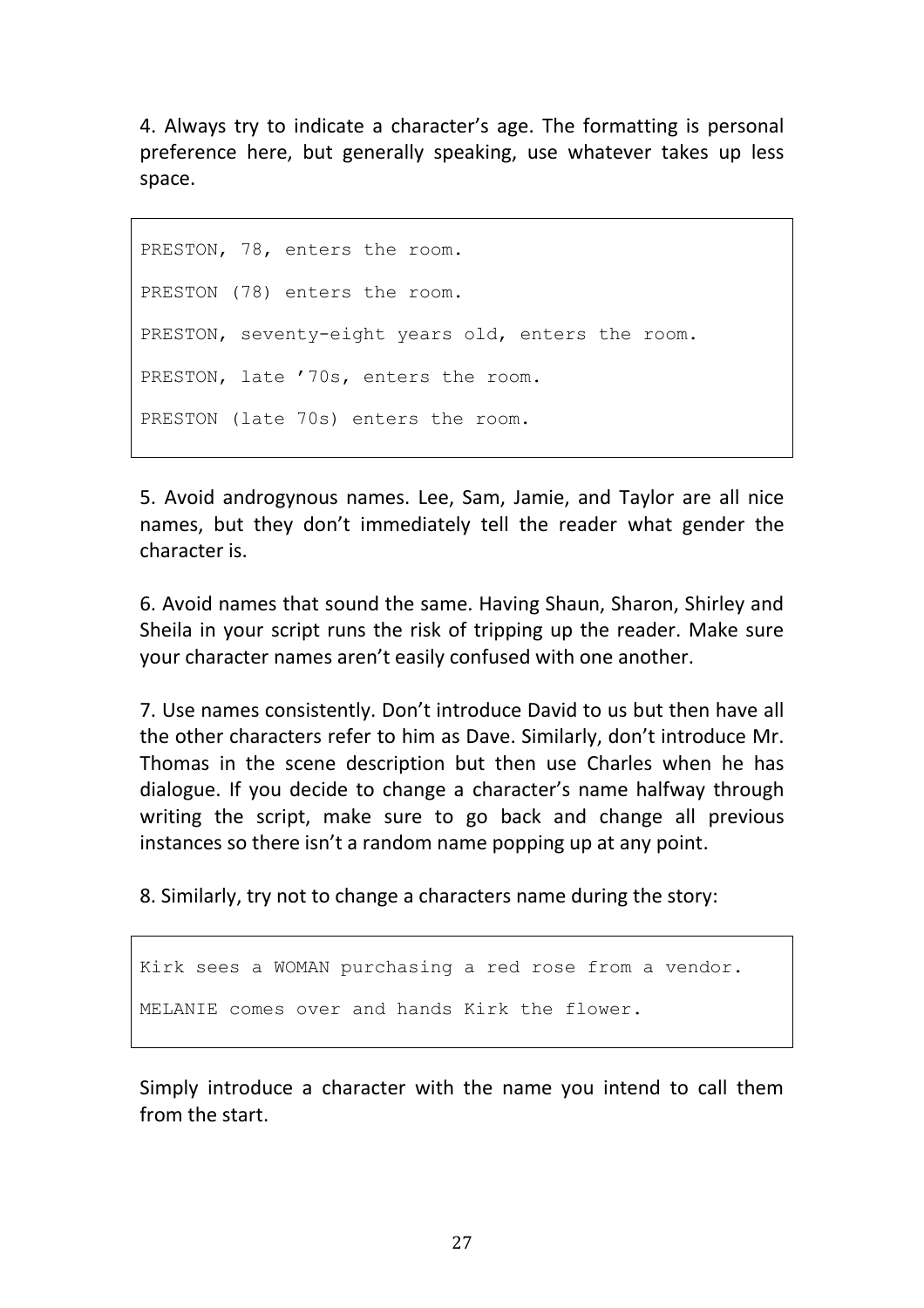9. Give secondary characters a descriptive name in order to paint a more vivid picture of them. What works better here for example?

```
A MAN confronts Liam.
An ANGRY MAN confronts Liam.
A HOMELESS MAN confronts Liam.
Or
A POLICEMAN confronts Liam.
```
10. Avoid causing confusion by being specific. If there are three men in a room having a conversation and you have this in the scene description:

He walks over to the table and pockets the money.

Make sure we know which "he" you are referring too.

11. And absolutely don't detail any background information about a character that we can't see on screen. The audience isn't reading your script, they're watching it, so these details will be completely lost on them.

UNCLE LEX (45) has lived in Texas all his life, just like his father, and his father before him.

And

Harry has no trouble disarming the assailant thanks to his five years training with the Special Forces.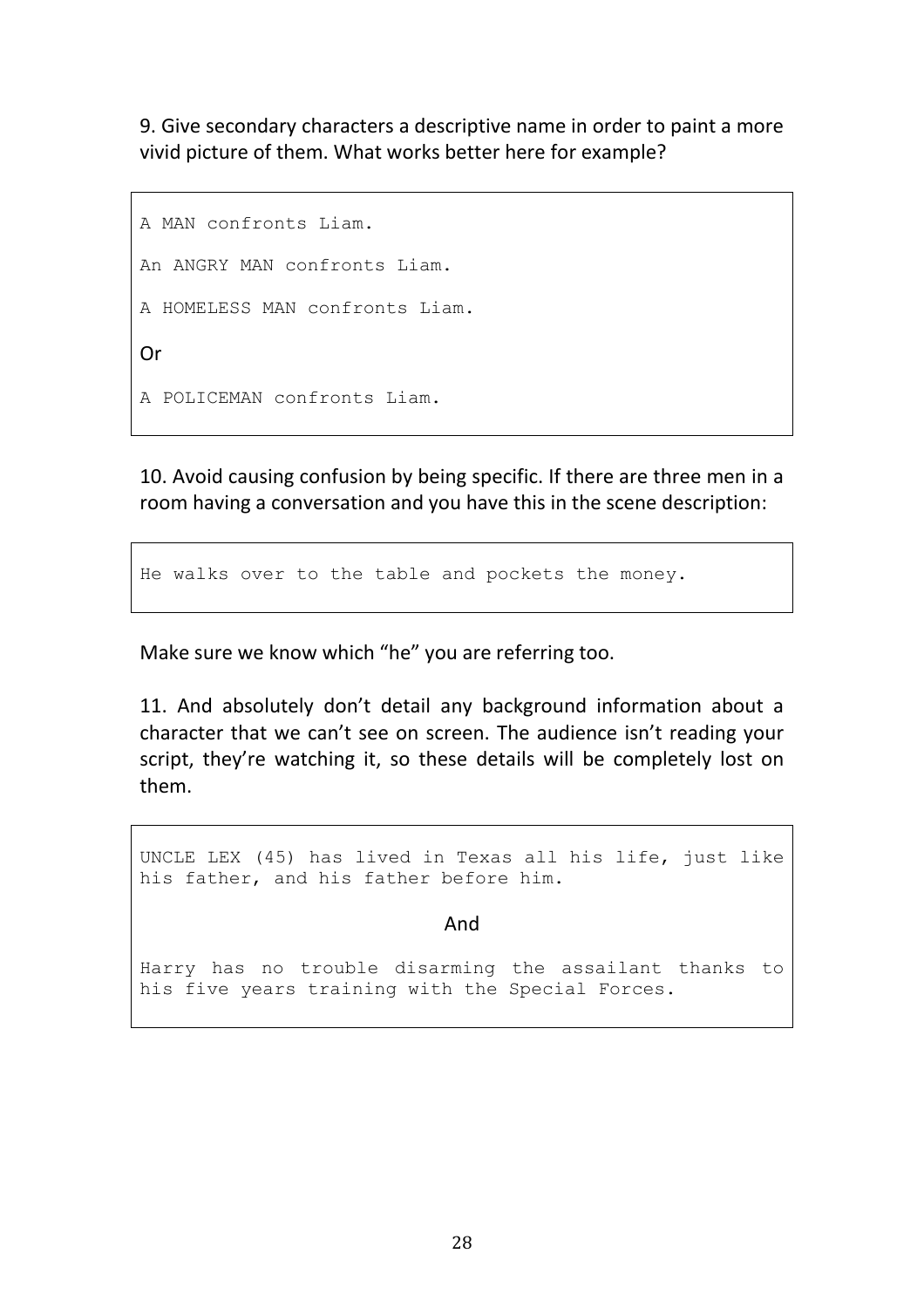### **Dialogue**

Again, to clarify margins, the dialogue is NOT centered on the page.

Dialogue should never follow a slug line:

```
EXT. PLAYGROUND - DAY 
                         TRACEY
               Is that Charles over there? 
               What's he doing going into that house?
                         KEVIN
               And why is Sean with him?
```
Opening a scene straight into dialogue like this is extremely confusing for the reader, as they haven't been told who is in the scene and what is happening. Always give a visual description, painting a picture of what we see first, and then what we hear.

When two characters talk at the same time, it's called DUAL DIALOGUE or SIDE-BY-SIDE DIALOGUE. If you're using Final Draft, you'll need to write out each character's dialogue first, highlight them both, and select Dual Dialogue from the Format menu.

```
PETER 
Stop talking. Can't you 
see I'm talking? 
                                 HANS
                           You stop talking. I
                            can't hear myself 
                            think.
```
OFF SCREEN (O.S.) and OFF CAMERA (O.C.) are both used when a talking character is not in frame but is still in the cinematic world that we can see. They generally mean the same thing, so it's a personal preference which one you choose, although O.C. is more commonly used.

VOICE OVER (V.O.) is when we a character narrates over a scene or shot, or has an inner monologue and is not physically in the scene.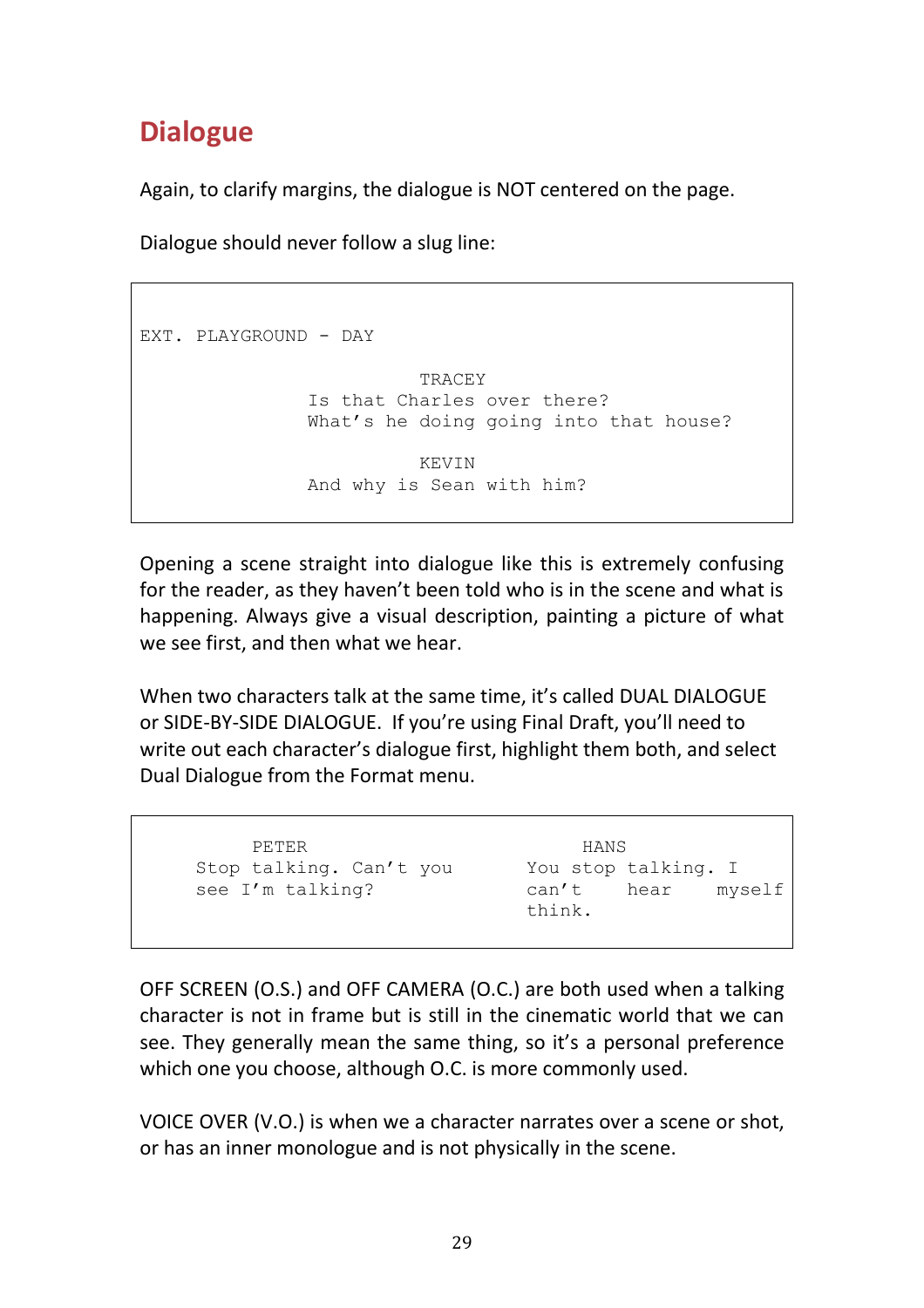If there is PRE-LAP dialogue, which is when narration from the next scene precedes the cut, you can use (PRE-LAP) or (V.O.) to indicate this:

Daniel, devastated, hangs up the phone. DANIEL (PRE LAP) My life was in ruins. EXT. CLIFF EDGE – DAY Daniel stands at the edge of the precipice, looking over the edge. DANIEL (V.O) I had no options left. He takes a deep breath, ready to jump. JANE (O.C.) Wait! DANIEL (V.O) Then I met her. JANE (25) a mess of jumble sale jumpers and mismatching socks grabs Daniel by the shoulder.

A hesitation or an adjustment in speech is called a (PAUSE) or a (BEAT). They both mean the same thing. Again it's personal preference. Use an ellipsis alongside a parenthetical like so:

> DOCTOR There's something you need to know, ... (beat) ...it's terminal.

You should also use a parenthetical to indicate when a character is singing. Writing your own song lyrics in a spec script is fine.

> DOCTOR (singing) Each line of the song Taking up a new line,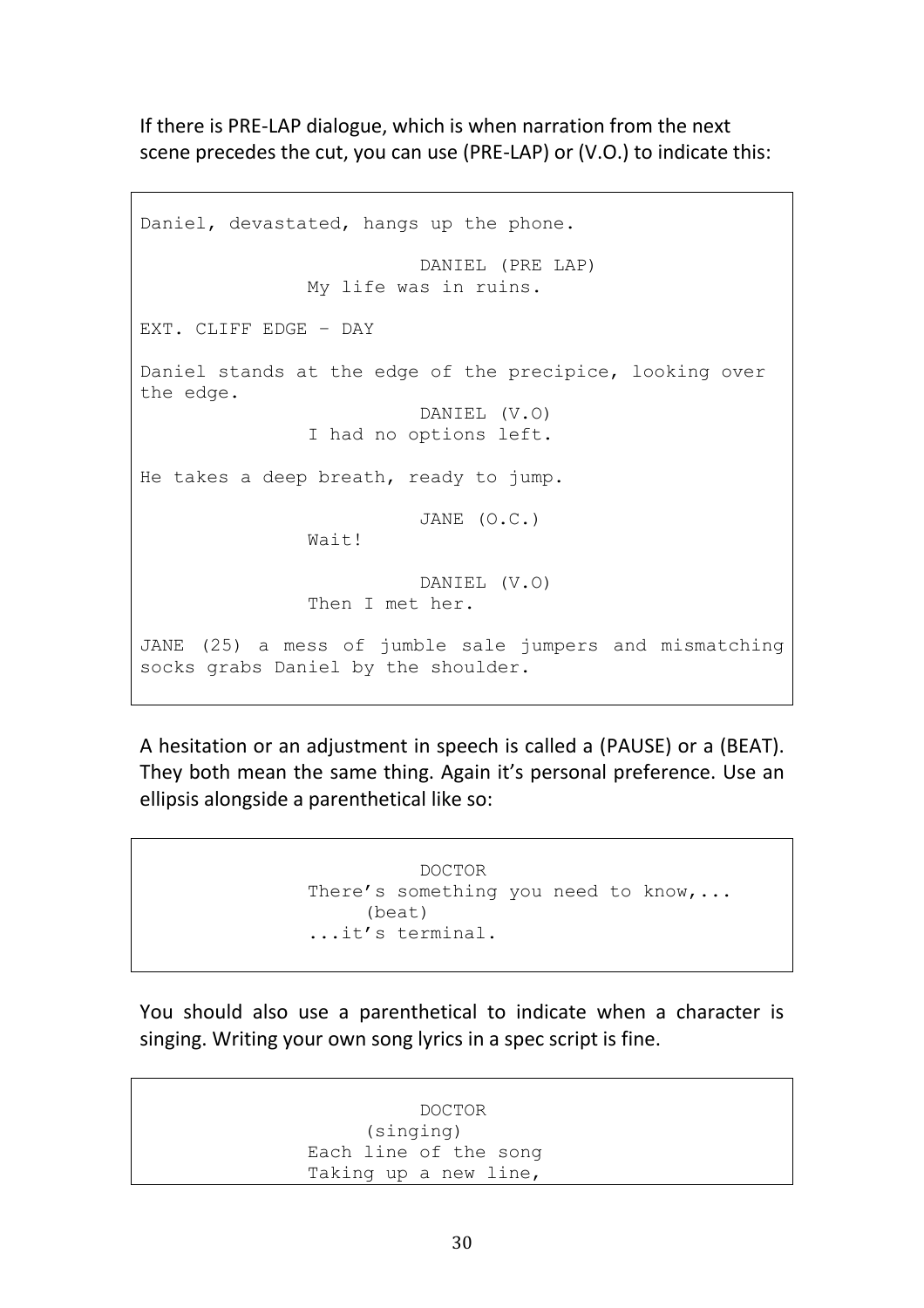Express a character being interrupted using a double dash or an ellipsis:

WENDY We could --VERONICA No.

Avoid using a parenthetical to do this as it's already implied:

```
WENDY
We could...
          VERONICA
     (interrupting)
No.
```
One thing that is incredibly annoying for readers is when dialogue is written in a foreign language. This renders the lines of dialogue completely useless as unless the reader is fluent in Russian, French, or whatever language you've used, the lines will not be understood.

What's equally pointless is writing out the dialogue in its original form and then including an English translation along with it. This means you've used up twice as much space to say the same thing. The easiest way to simplify things is to use a parenthetical to indicate what language your character is speaking and continue to write their dialogue in English underneath. Specify if you want subtitles on screen too:

> MOHAMED (In French, with subtitles) Welcome to my home.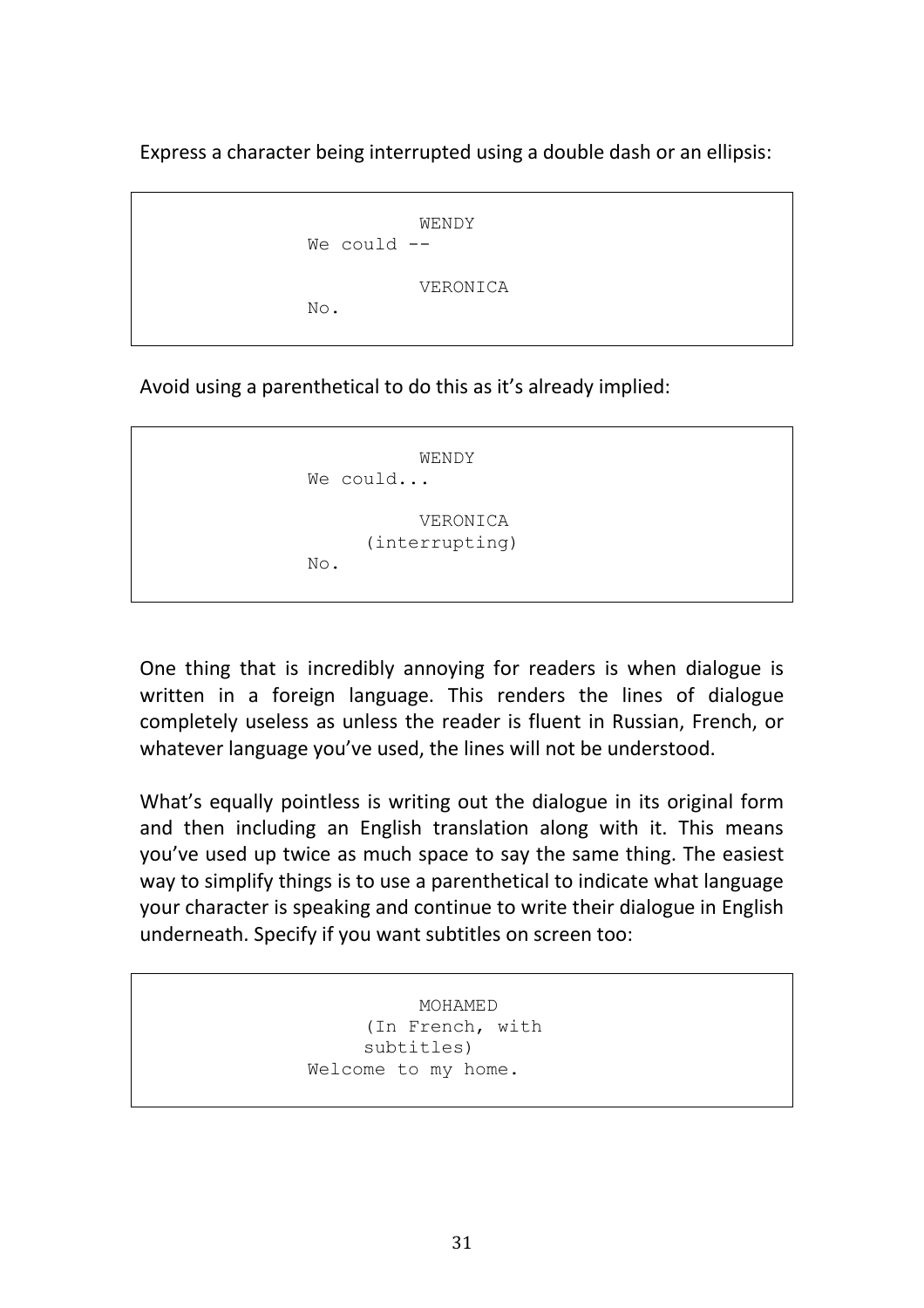### **Parentheticals**

Spec scripts often fall foul of overusing and incorrectly using parentheticals to a high degree. So, what exactly is a parenthetical?

"WRYLIES", as they're sometimes called, are used to clarify a remark that could easily be misinterpreted, to give verbal direction, or signal a brief action or pause. They should be used sparingly and only to avoid any confusion but are often used incorrectly to indicate the emotion or intent of the dialogue when it's already glaringly obvious as below:

Deborah coldly sips a hot coffee. MARTIN (inquisitive) Something on your mind perhaps? DEBORAH (sarcastically) Wow, you can still notice other people's feelings?

Many actors feel it's their job to interpret the emotion of a scene and therefore don't appreciate being instructed. Ideally, the strength of the dialogue and the context of the scene should mean that parentheticals aren't needed.

The only other times it's okay to use a parenthetical is when a character is with two or more other characters and you need to show us that they're talking to someone specifically:

> TINA (to Jean) You're the only one here I trust.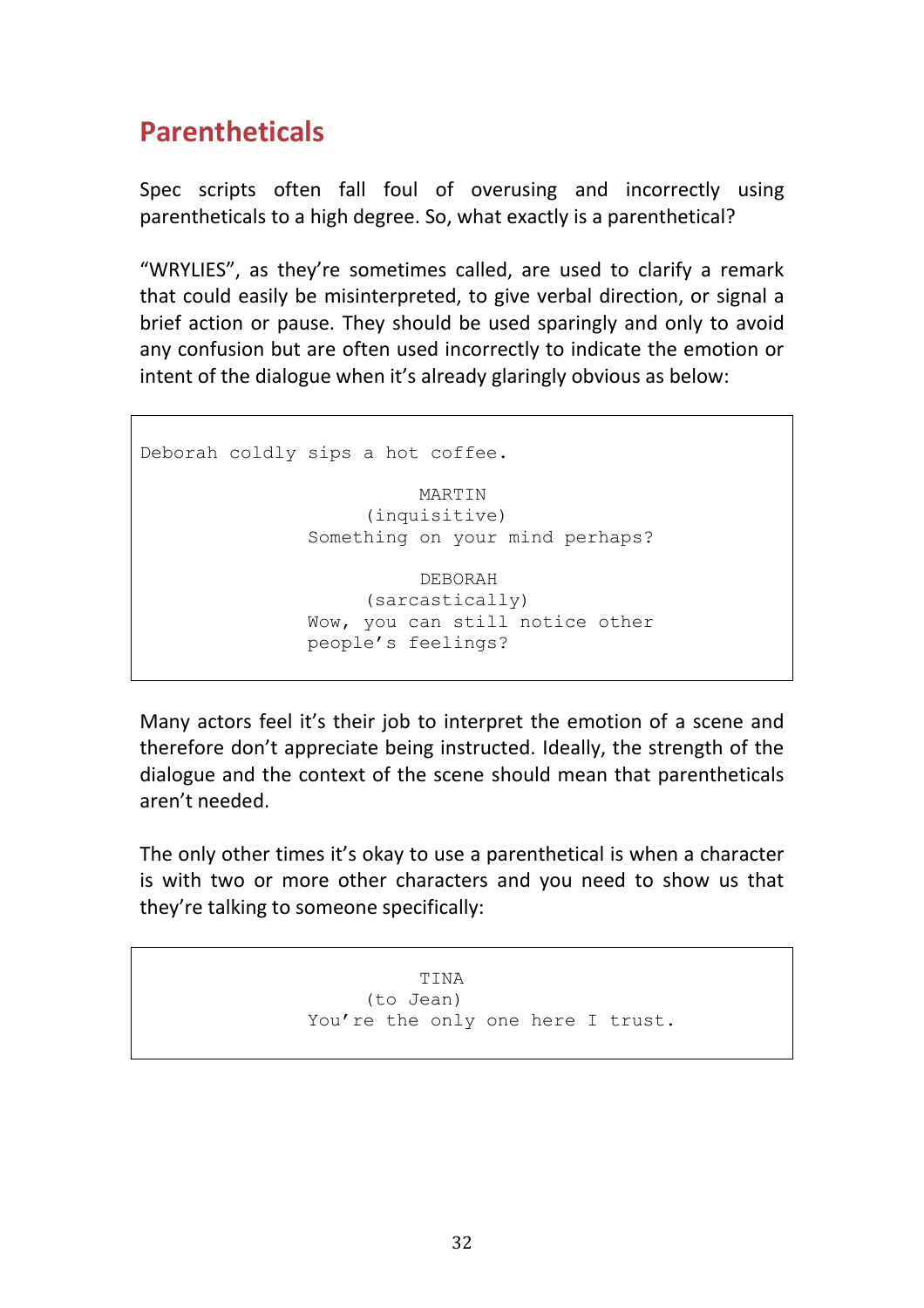Or when a character is talking on the phone or some other device.

KAREN (on phone) My husband's been badly hurt. We need an ambulance now!

Or when a character is talking in a foreign language.

JUAN (in Spanish) You'll regret this, Mister.

Other common mistakes are:

1. Don't capitalize the first word in a parenthetical:

TONY (Insincerely) I'm sorry Geoff.

Should be:

TONY (insincerely) I'm sorry Geoff.

2. Don't place a parenthetical at the end of dialogue:

DEREK I can't speak to you right now. (slams the door shut)

Should be:

DEREK I can't speak to you right now.

He slams the door in her face.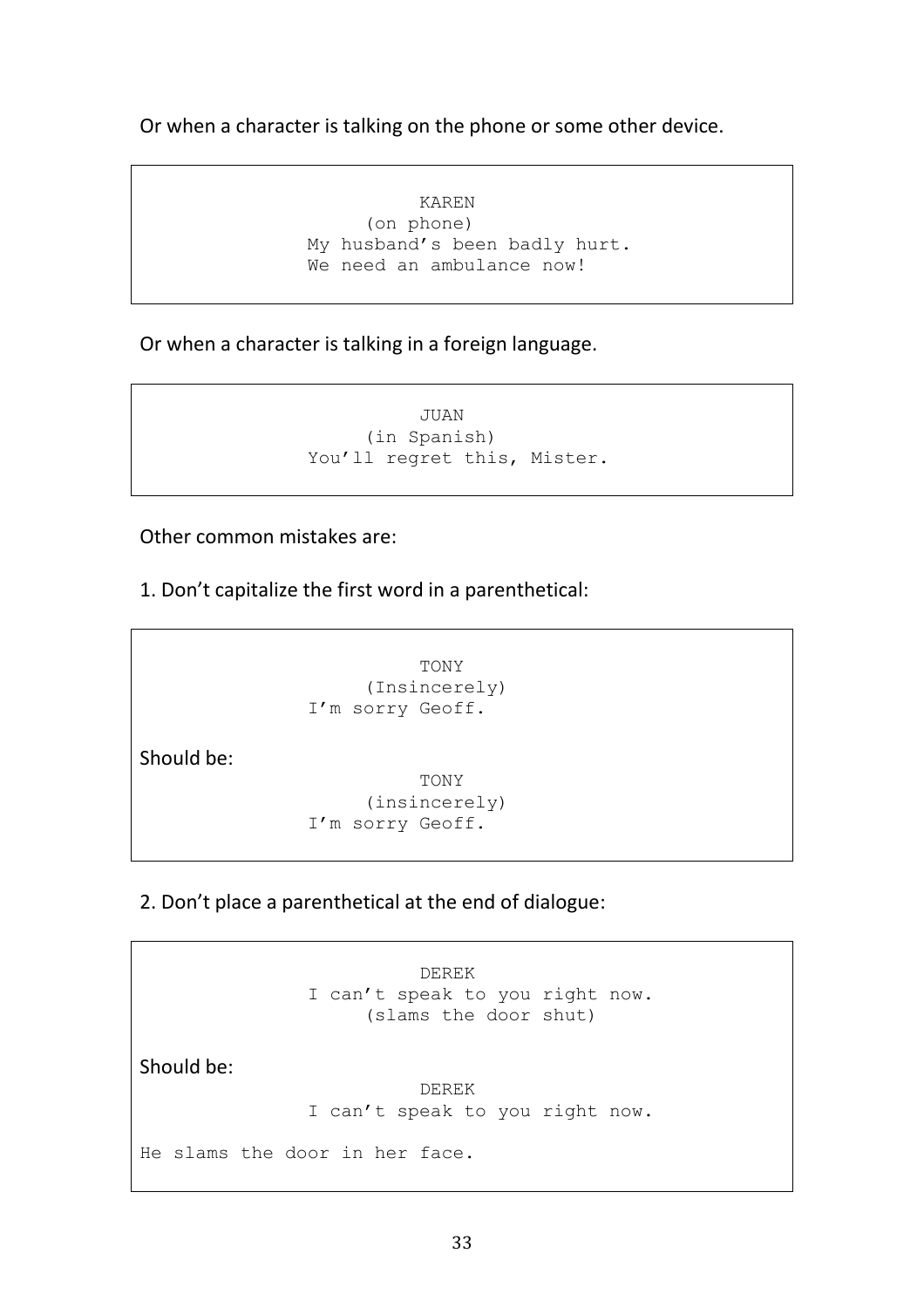3. Don't use parentheticals to direct significant action. Short and brief actions are okay, as they can save you space on the page, but anything longer should be written in the scene description:

EILEEN Has anyone seen my purse? (she scans her desk, looks under folders, and roots through drawers) Found it! Should be: EILEEN Has anyone seen my purse? Eileen ransacks the office until she finally finds the purse in a drawer. EILEEN Found it!

4. Don't use a parenthetical to direct minor actions. Allow such decisions to be left to the actor or director if necessary. Usually, actions, as detailed below, are irrelevant pieces of information that aren't moving the story forward and therefore can be removed anyways:

IAN (biting his lip) I can't do it. JENNIFER (hands on hips) Told you it was a bad idea. CRAIG (shaking head) Don't think so, guys.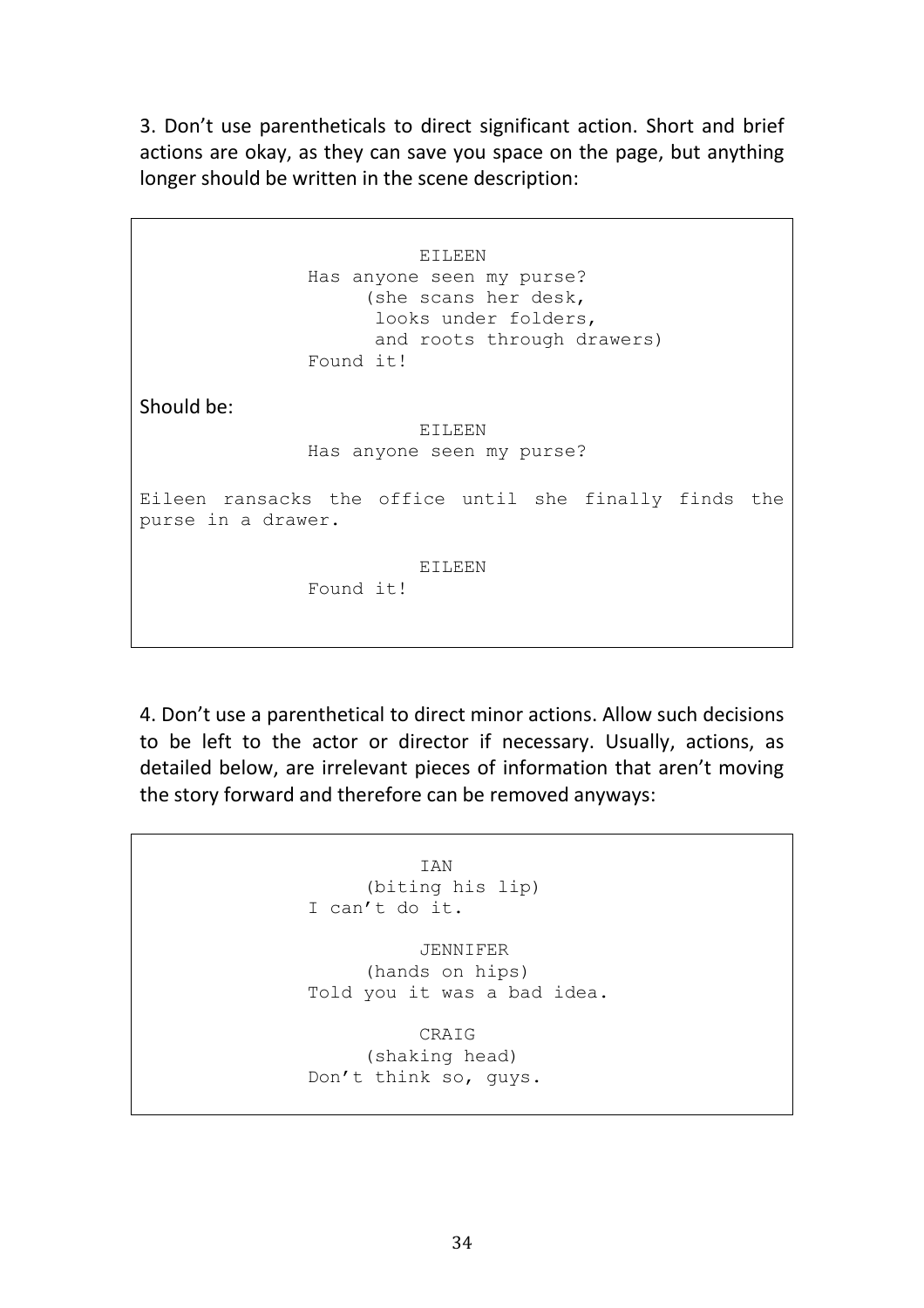5. Don't use parentheticals to direct a different character**.** While one actor is talking, you shouldn't be describing another person's actions:

JOYCE No, I'm not doing it. (Irene hands her a gun) Shoot him. Should be: JOYCE No, I'm not doing it. Irene hands Joyce a gun. IRENE Shoot him.

6. Don't use a parenthetical to give sound or camera directions:

```
LT. BOON
                    (GUNFIRE)
               Head for the cover of the trees.
                         SGT. JONES
                    (leaps INTO FRAME)
               No. It's a trap!
Should be:
GUNFIRE whips in the squad's direction.
                         LT. BOON
               Head for the cover of the trees.
                         SGT. JONES
               No. It's a trap!
```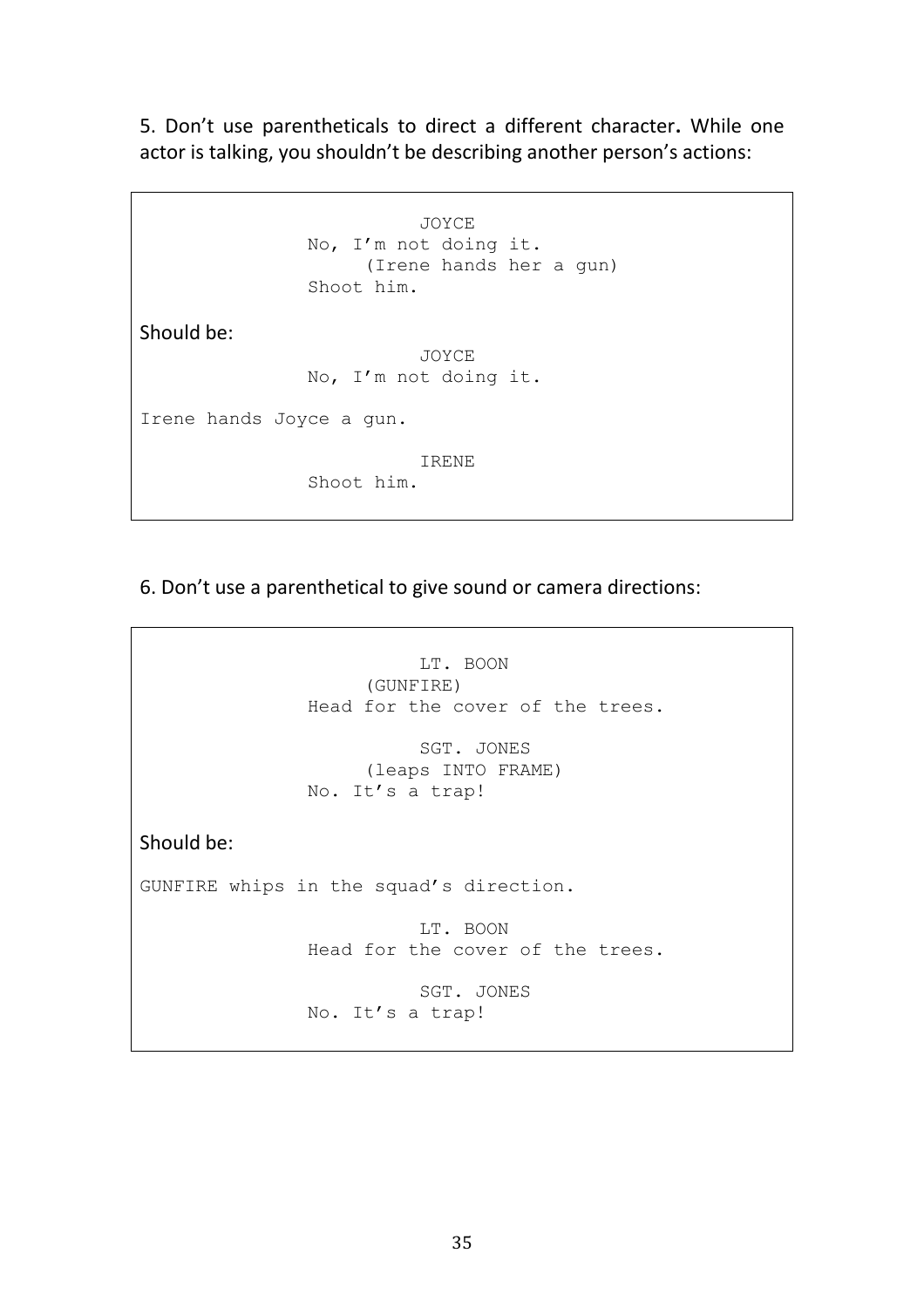7. Don't use a pronoun to start a parenthetical**.** It should already be clear whom the instruction is referring to.

> LISA (she smirks) Couldn't have happened to a nicer person.

Should be:

LISA (smirking) Couldn't have happened to a nicer person.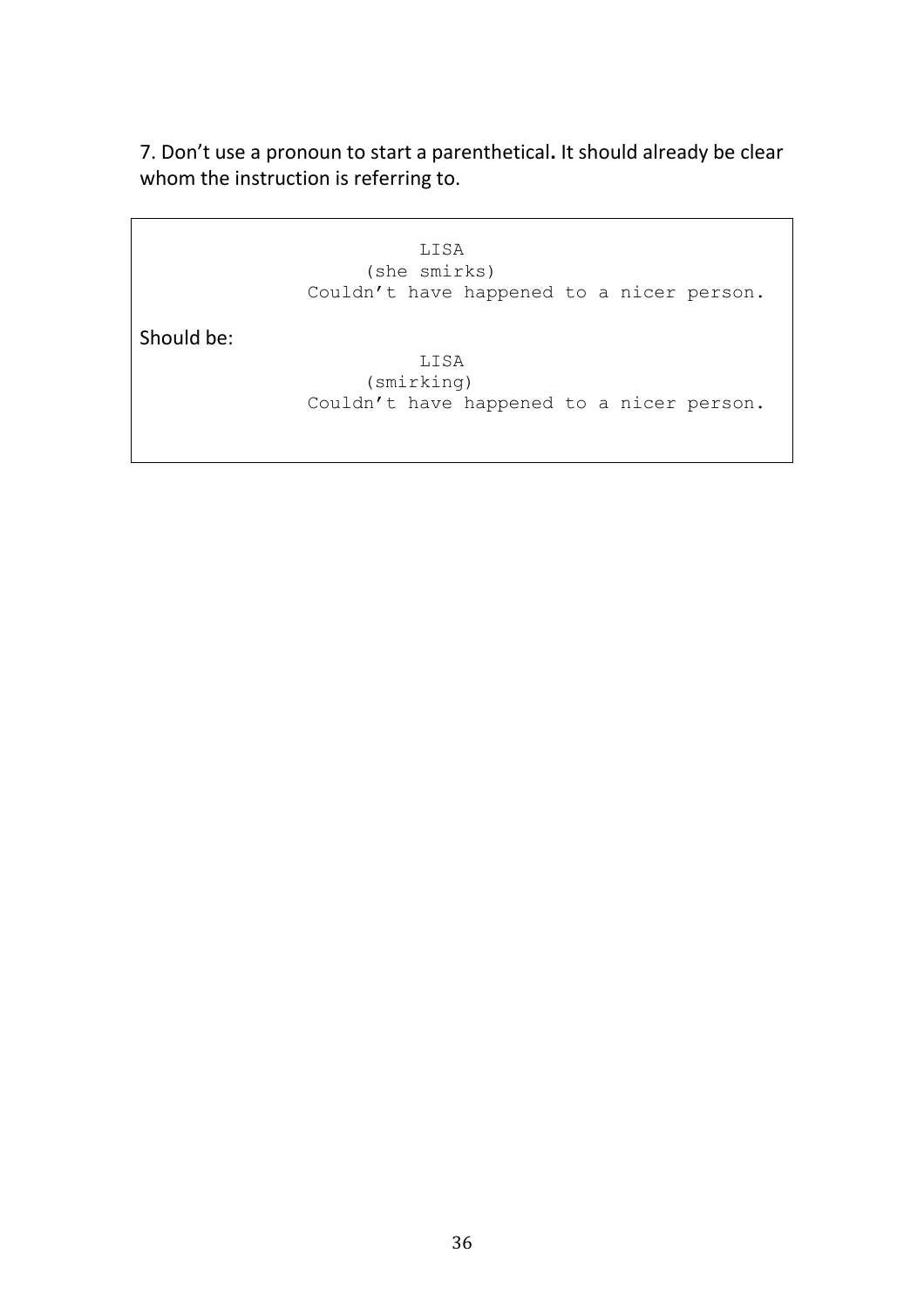### **Narrative Devices**

A MONTAGE is a series of short related scenes that are transitional in nature, used to show the passage of time. They are often silent, with no dialogue and instead have music playing over them.

A SERIES OF SHOTS is similar but takes place in one location and one piece of time. Both are formatted in the same way.

There are several methods to construct a montage or series of shots in a screenplay; the key here is to be consistent. Choose one method and stick to it, especially if you have more than one montage included:

```
MONTAGE
- Rocky skipping rope in the gym.
- Rocky racing along the beach.
- Rocky and Apollo spar in the boxing ring.
- Rocky runs up the Philadelphia Museum of Art steps.
SERIES OF SHOTS
- A steam train chugs along the tracks.
- A villain ties a poor woman to the tracks.
- The hero watches helplessly from afar.
- The train speeds towards the damsel in distress.
```
Note that MONTAGE is a scene heading on the page, while a SERIES OF SHOTS is a shot.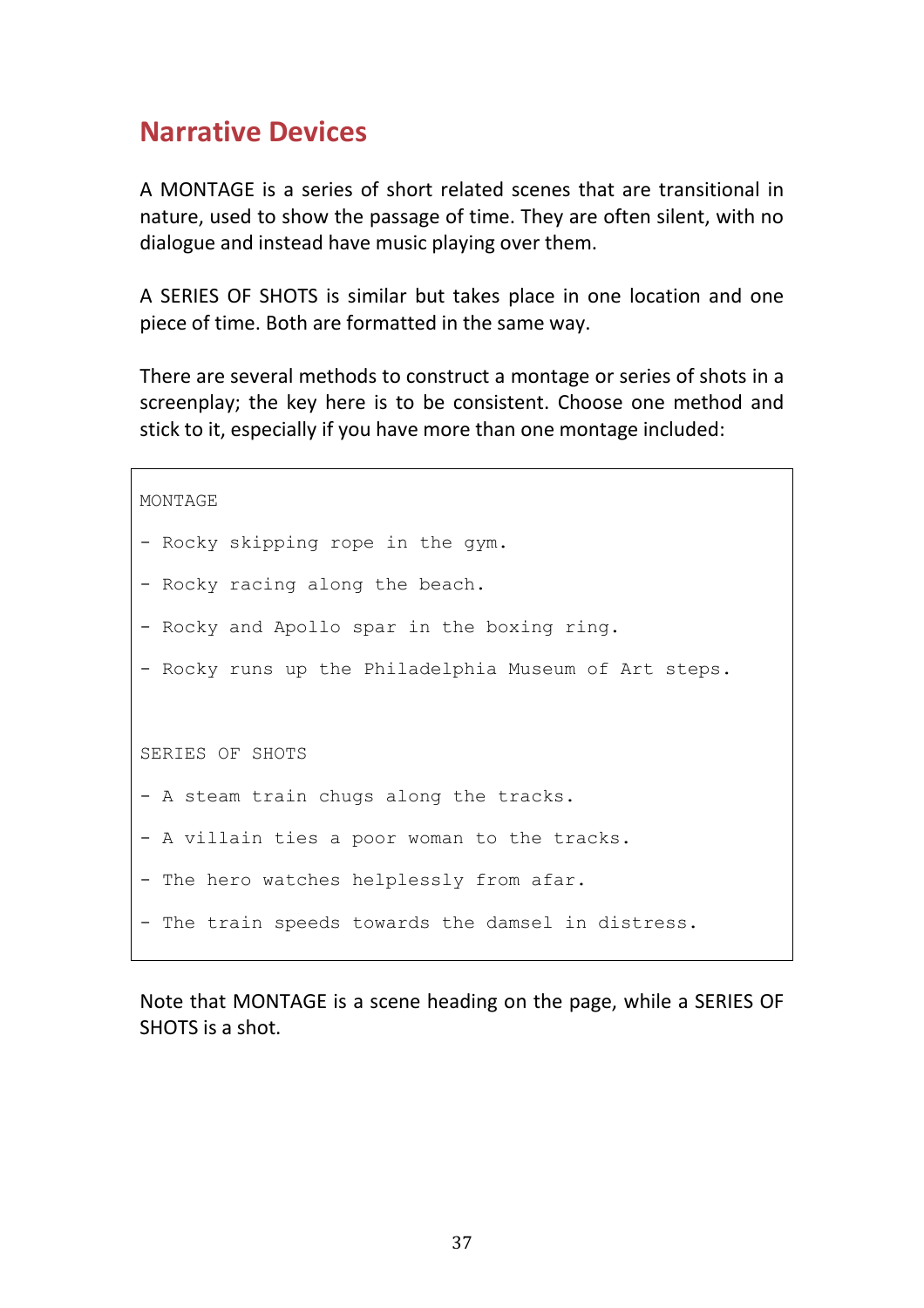End both with either:

END OF MONTAGE END OF SERIES OF SHOTS Or BACK TO SCENE

Keep things simple if you can. Things become more cluttered when you list every location used in a montage, but it may be necessary to do so:

MONTAGE – VARIOUS A) EXT. ROB'S FLAT – DAY – Rob wearing a tuxedo and carrying a briefcase, exits his home. B) EXT. EMPIRE STATE BUILDING – DAY – Rob enters the building through the ornate doors at the bottom. C) INT. ELEVATOR – DAY – Rob whistles to himself as the elevator goes up. D) EXT. ROOF – DAY – Rob finds a spot, opens his briefcase, and reveals a disassembled scoped rifle. END MONTAGE

FLASHBACKS, FLASHFORWARDS, DREAM SEQUENCES, VISIONS and FANTASIES should be formatted as such:

EXT. WWII TRENCH – DAY [FLASHBACK] Young David huddles terrified against the wall as shells rain overhead. END FLASHBACK